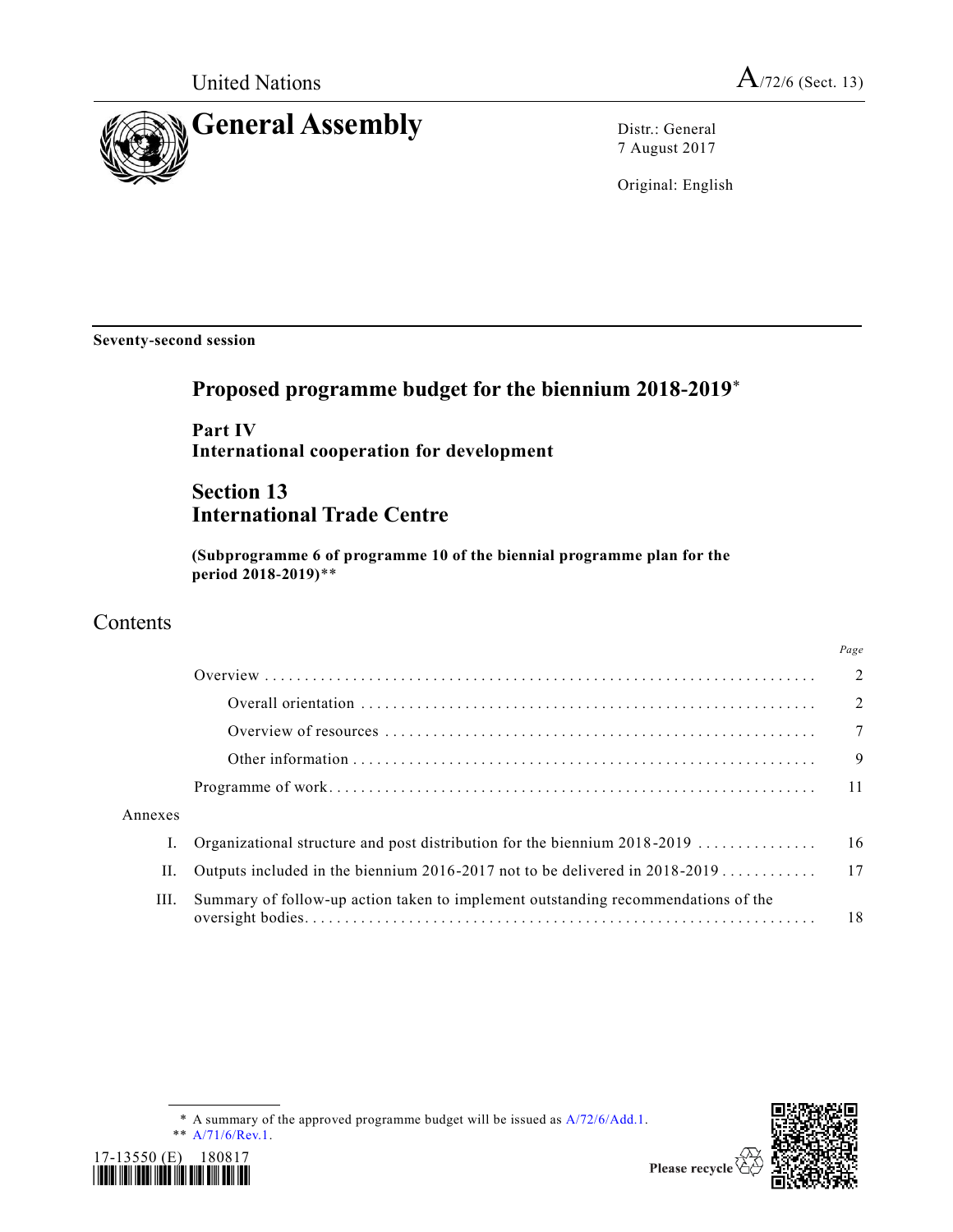# **Overview**

(United States dollars)

| Appropriation for 2016-2017                                  | 37 091 800 |
|--------------------------------------------------------------|------------|
| Other changes                                                | (406 500)  |
| Total resource changes                                       | (406, 500) |
| Proposal of the Secretary-General for 2018-2019 <sup>a</sup> | 36 685 300 |
|                                                              |            |

*<sup>a</sup>* At 2016-2017 revised rates.

### Table 13.2 **Post resources**

L.

|                                     | <i>Number</i> | Level                                                                 |
|-------------------------------------|---------------|-----------------------------------------------------------------------|
| Regular budget                      |               |                                                                       |
| Approved for the biennium 2016-2017 |               | 160 1 ASG, 1 D-2, 5 D-1, 20 P-5, 30 P-4, 20 P-3, 14 P-2/1, 69 GS (OL) |
| Proposed for the biennium 2018-2019 |               | 160 1 ASG, 1 D-2, 5 D-1, 20 P-5, 30 P-4, 20 P-3, 14 P-2/1, 69 GS (OL) |

*Abbreviations*: ASG, Assistant Secretary-General; GS, General Service; OL, Other level.

# **Overall orientation**

- 13.1 The International Trade Centre (ITC) is the joint technical cooperation agency of the United Nations and the World Trade Organization (WTO) for the business aspects of trade development. Originally created by the General Agreement on Tariffs and Trade (GATT) in 1964, ITC has operated since 1968 under the joint auspices of GATT/WTO and the United Nations, the latter acting through the United Nations Conference on Trade and Development (UNCTAD). Within the United Nations system of assistance for developing countries, ITC is the focal point for technical assistance and cooperation activities for trade and international business development, as reaffirmed by the Economic and Social Council in its resolution 1819 (LV). The Centre is responsible for the implementation of subprogramme 6, Operational aspects of trade promotion and export development, of programme 10, Trade and development, of the biennial programme plan for the period 2018-2019. The main objective of programme 10, implemented by UNCTAD and ITC, is to assist developing countries, especially the least developed countries, and countries with economies in transition in integrating beneficially into the global economy in support of inclusive and sustainable growth and development. The proposed level of resources for the biennium 2018-2019 contained in the present report has been formulated on the basis of the approved strategic framework for the biennium.
- 13.2 The International Trade Centre is the United Nations agency dedicated to improving the international competitiveness of micro, small and medium-sized enterprises from developing countries and economies in transition. The Centre provides global public goods in the form of trade and market intelligence, technical support, linkages to markets and practical capacity building to policymakers, national and regional institutions and private sector and social enterprises to achieve "trade impact for good".
- 13.3 The overarching objective of ITC is directly linked to the 2030 Agenda for Sustainable Development, adopted in 2015. The 2030 Agenda affirms the global community's commitment to eradicating poverty and promoting shared economic prosperity, social development and environmental protection, with 17 integrated and indivisible Sustainable Development Goals. Both the 2030 Agenda and the Addis Ababa Action Agenda of the Third International Conference on Financing for Development highlight the important role of international trade as an engine for inclusive economic growth and poverty reduction and a major contributor to sustainable development.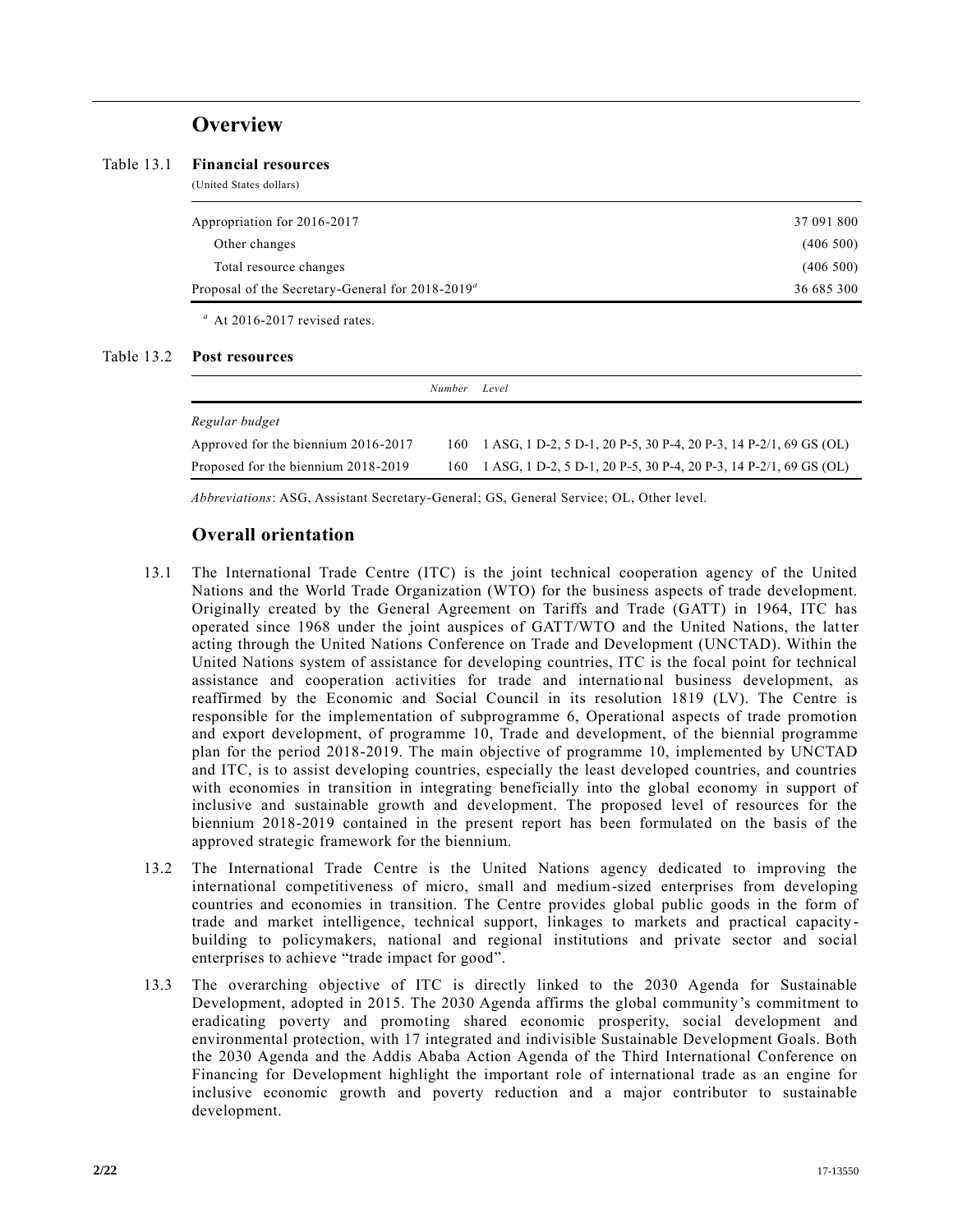### **Section 13 International Trade Centre**

- 13.4 Despite global recognition of the importance of trade for sustainable development, shared prosperity and sustained peace, the current global environment poses significant challenges to open global markets. Trade growth remained sluggish in 2016 and, although growth in the global export of goods and services is expected to rise in 2017, this is below earlier forecasts and follows lower expectations for economic growth. In addition, anti-globalization sentiment and protectionist rhetoric threaten the open global economy that has enabled millions to emerge from poverty. Amid these tensions, inclusive growth and making trade work for all is more important than ever, in developed economies and developing ones alike. It is clear that some segments of society have not benefited from economic globalization and that distributional a spects have too frequently been neglected by the public and private sectors. There is considerable scope to make trade more of a force for good, one that enhances economic well-being while protecting consumers, and a force that is economically empowering, socially responsible and environmentally sustainable.
- 13.5 In order to ensure that international trade contributes to inclusive economic growth and poverty reduction, the global community must ensure that micro, small and medium-sized enterprises, especially women-owned enterprises and those owned by young entrepreneurs, are able to benefit from global markets. Formal and informal micro, small and medium-sized enterprises constitute a majority of jobs in any country. They tend to employ a larger share of the vulnerable sections of the workforce, such as women, youth and people from poorer households, and are sometimes the only source of employment in rural areas. Therefore, such enterprises as a group are the main income provider and distributor at the "base of the pyramid". When internationally competitive, these firms are more productive, pay better wages, fuel economic growth, increase the demand for labour, potentially for women and youth, and improve livelihoods. Empowering such enterprises to participate in international trade is a key ingredient to ensure that "no one is left behind".
- 13.6 Through its mandate, ITC is well positioned to strengthen the role of international trade as an engine for inclusive economic growth and the eradication of poverty for the 2018-2019 biennium. The Centre will continue to contribute to the implementation of the 2030 Agenda for Sustainable Development and ensure that economic development contributes to sustained peace. The Centre works towards targets under the following 10 Sustainable Development Goals, with a particular focus on Goals 1, 5, 8 and 17:
	- Goal 1: End poverty in all its forms everywhere
	- Goal 2: End hunger, achieve food security and improved nutrition and promote sustainable agriculture
	- Goal 4: Ensure inclusive and equitable quality education and promote lifelong learning opportunities for all
	- Goal 5: Achieve gender equality and empower all women and girls
	- Goal 8: Promote sustained, inclusive and sustainable economic growth, full and productive employment and decent work for all
	- Goal 9: Build resilient infrastructure, promote inclusive and sustainable industrialization and foster innovation
	- Goal 10: Reduce inequality within and among countries
	- Goal 12: Ensure sustainable consumption and production patterns
	- Goal 16: Promote peaceful and inclusive societies for sustainable development, provide access to justice for all and build effective, accountable and inclusive institutions at all levels
	- Goal 17: Strengthen the means of implementation and revitalize the global partnership for sustainable development.
- 13.7 The Centre will also contribute to the implementation of the Programme of Action for the Least Developed Countries for the Decade 2011-2020, the Small Island Developing States Accelerated Modalities of Action Pathway, the Vienna Programme of Action for Landlocked Developing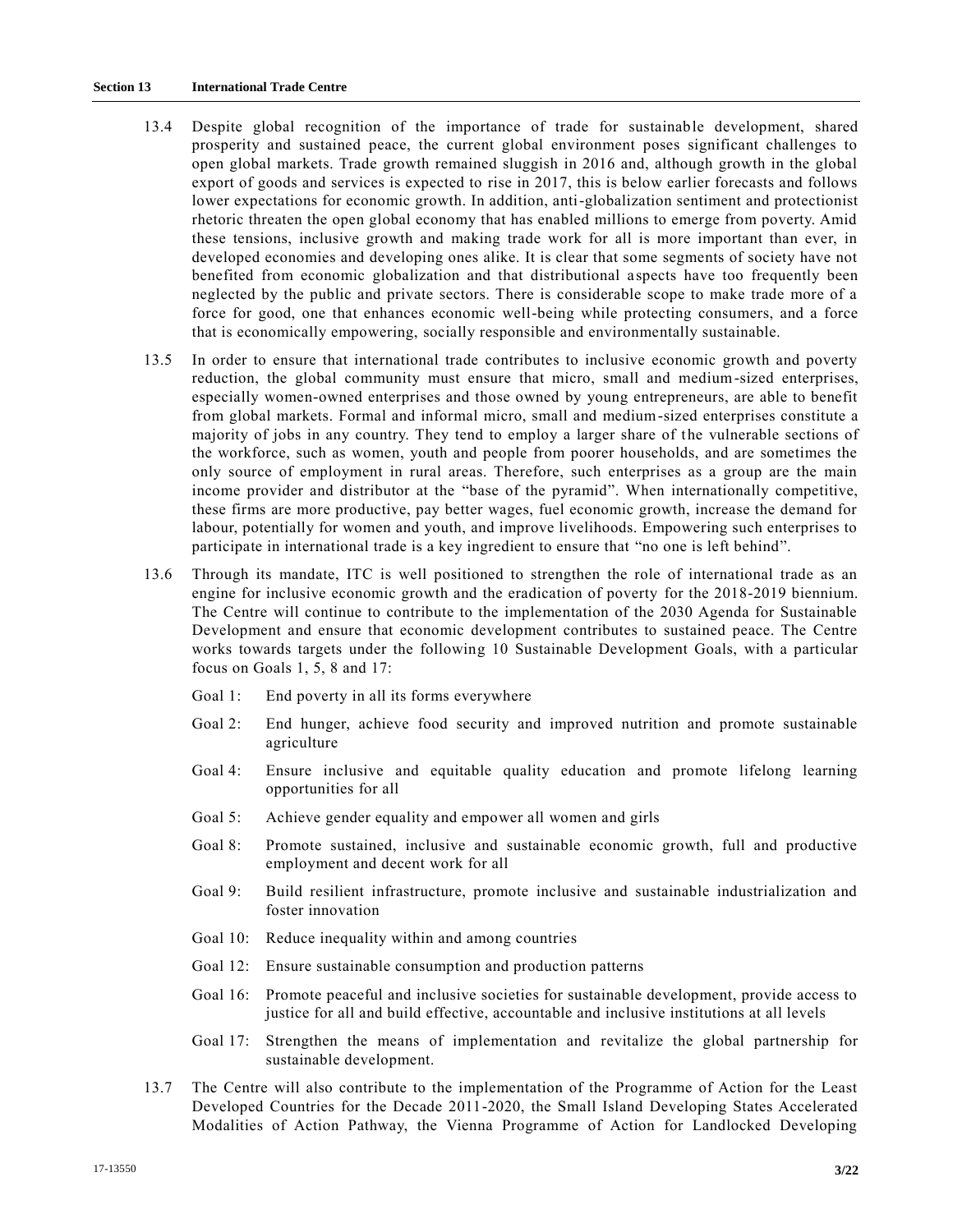Countries for the Decade 2014-2024, the Addis Ababa Action Agenda of the Third International Conference on Financing for Development, the Beijing Declaration and Platform for Action (1995), the Amman Youth Declaration and Security Council resolution [2250 \(2015\),](https://undocs.org/S/RES/2250(2015)) and the results of the twenty-first session of the Conference of the Parties to the United Nations Framework Convention on Climate Change. The Centre will also play an important role in furthering the implementation of WTO ministerial declarations, in particular the Trade Facilitation Agreement, and decisions to be taken at the Eleventh Ministerial Conference of WTO, to be held in Buenos Aires at the end of 2017.

- 13.8 The programme of work will be implemented in accordance with the strategy detailed under subprogramme 6 of programme 10 of the strategic framework for the period 2018 -2019 [\(A/71/6/Rev.1\)](https://undocs.org/A/71/6/Rev.1). The Centre's mandate and objective, as captured in the strategic framework, is to enhance inclusive and sustainable growth and development in developing countries, especially least developed countries, and countries with economies in transition through trade and international business development.
- 13.9 The interventions of ITC will focus on three corporate outcomes detailed in the strategic framework: (a) strengthened integration of the business sector into the global economy; (b) improved performance of trade and investment support institutions for the benefit of enterprises; and (c) improved international competitiveness of enterprises. ITC will track its contribution towards these three outcomes through seven indicators of achievement.
- 13.10 ITC works to enable micro, small and medium-sized enterprises, including those owned, operated and controlled by women, to build their international competitiveness and access new markets, and, through this, enhance inclusive and sustainable growth and development. The Centre works with partners in developing countries and economies in transition, with a focus on least developed countries, landlocked developing countries, small island developing States, countries in sub-Saharan Africa, conflict and post-conflict countries and small and vulnerable economies.
- 13.11 The corporate theory of change underpinning the strategic framework of ITC views international trade as a major means for inclusive and sustainable development. Firms connected to international markets are more productive and create better employment, and — because micro, small and medium-sized enterprises account for the bulk of job creation — make growth more inclusive. The international competitiveness of such enterprises is contingent on the decisions and actions of four types of actors: the enterprises themselves, policymakers and regulators, national and regional trade and investment support institutions, and private sector partners such as buyers and investors that provide international market linkages to these small firms. The Centre seeks to influence these actors to change their decision-making in favour of increasing the international competitiveness of such enterprises. It pursues this influence through interventions that expand awareness of factors that are conducive or obstructive to competitiveness by building the actors' skills and knowledge to rectify problems and take advantage of opportunities, enabling them to formulate and gain consensus on action plans, and supporting follow-through on these plans.
- 13.12 During the biennium 2018-2019, ITC will deliver its technical assistance through direct enterprise level support; assistance to strengthen regional and national trade and investment support institutions; and support to improve trade-related policies, strategies and the business environment, with business sector input and assistance in building opportunities for enterprises to access international markets, including regional markets and South-South trade. All ITC technical assistance is delivered in partnership with partner Governments, national and regional institutions and multilateral organizations from the United Nations development system and beyond, as well as with the private sector.
- 13.13 All interventions of ITC will address at least one of the Centre 's six focus areas described below. Each focus area, as well as the programmes and projects within them, is clearly linked to Sustainable Development Goal targets.
	- (a) Providing trade and market intelligence for the competitiveness of micro, small and mediumsized enterprises: providing global public goods in the form of intelligence on trade and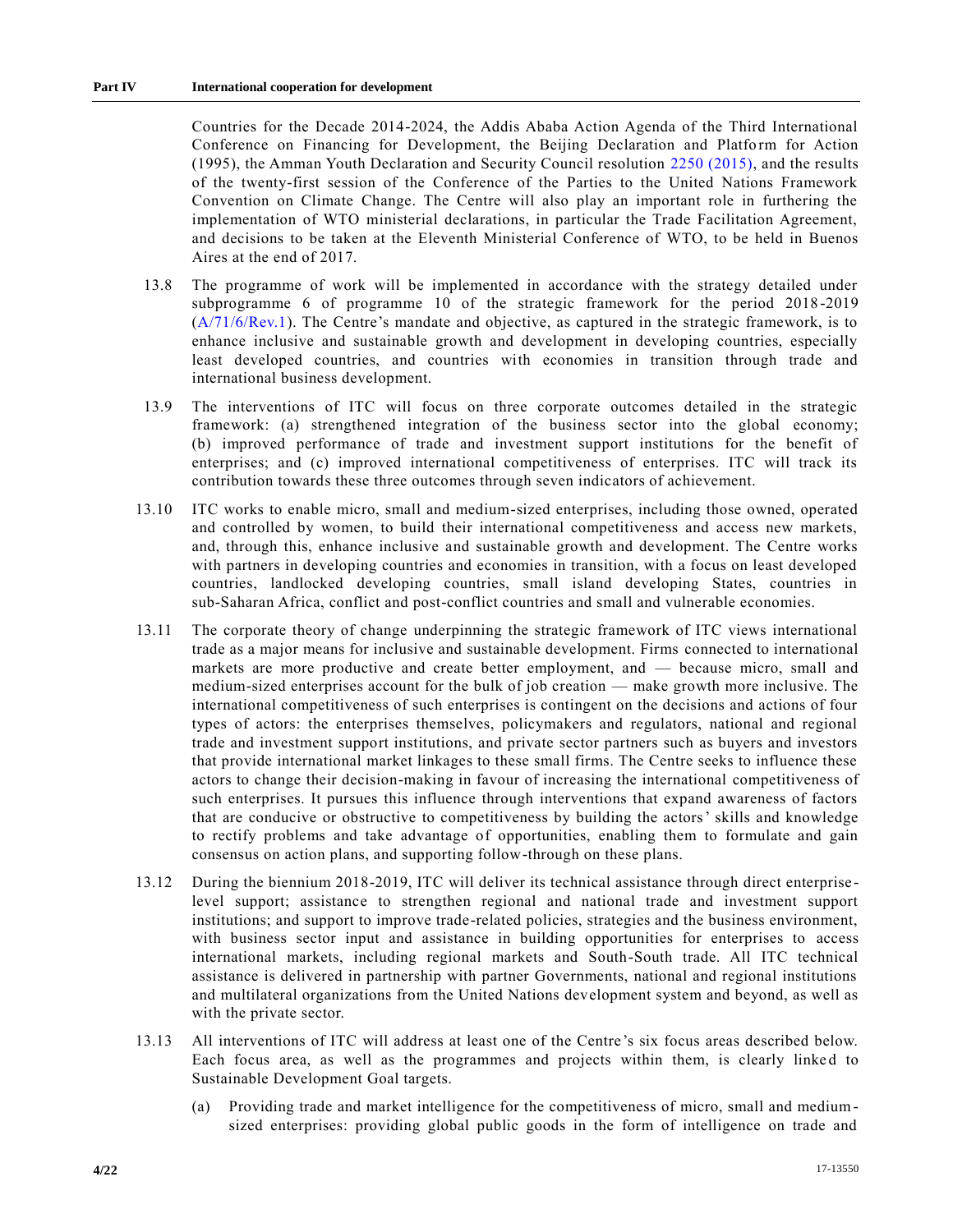investment flows, market access, public and private standards and sector development through web-based applications and capacity-building;

- (b) Building a conducive business environment: working with public and private sector representatives to bring about change in the trade dynamics of a sector, country or region through policy or regulatory changes and strategies that are more conducive to trade;
- (c) Strengthening trade and investment support institutions: building the capacity of regional and national trade and investment support institutions to better assist micro, small and mediumsized enterprises to trade;
- (d) Connecting to value chains: market-led approaches to helping micro, small and mediumsized enterprises connect, compete and change;
- (e) Promoting and mainstreaming inclusive and green trade: using trade as a platform to address wider social and environmental issues, including poverty, gender, youth and the environment;
- (f) Supporting regional economic integration and South-South links: promoting value-added trade, investment and technology transfer between emerging economies and other developing countries, including least developed countries, as well as supporting regional integration initiatives and intraregional trade.
- 13.14 All of the work of ITC takes into account the objectives of gender equality and environmental and social sustainability.
- 13.15 As a member of the United Nations development system, ITC will continue to work with the United Nations Secretariat, Member States and fellow United Nations entities to jointly implement General Assembly resolution [71/243,](https://undocs.org/A/RES/71/243) on the quadrennial comprehensive policy review of operational activities for development of the United Nations system, and its call for a stron ger, more coherent and efficient system to support implementation of the 2030 Agenda for Sustainable Development. During the 2016-2017 biennium, ITC has commenced development of its strategic plan for the period 2018-2021, in alignment with other United Nations entities, through inclusive stakeholder consultation. The plan will be finalized in late 2017 to enable alignment with the decisions of the Secretary-General on the implementation of the quadrennial comprehensive policy review mandates.
- 13.16 The Centre will continue to implement the commitments made in its strategic plan and programme budget through annual operational plans and will track progress through annual reports, both of which are shared with its governing bodies.
- 13.17 The programme of work of ITC is reviewed annually by the Joint Advisory Group on the International Trade Centre, the main intergovernmental policy forum of the Centre, which is open to members of UNCTAD and WTO. The UNCTAD Trade and Development Board and the WTO General Council review the report, including recommendations, of the Joint Advisory Group annually.
- 13.18 The Centre will continue in its endeavour to provide developing countries and economies in transition with quality results and impacts through cost-effective services and programmes, tailormade to their specific needs and circumstances, and the assurance of the sustainability of its actions for the long term. The Centre will continue to improve and innovate its tools and methodologies to ensure that the technical assistance provided meets the demands of the rapidly evolving global trading system. For this reason, ITC will leverage its regular budgetary resources further and raise its targets for the biennium 2018-2019 to even more ambitious levels.
- 13.19 In the biennium 2018-2019, regular budget resources will be utilized for the development and maintenance of global public goods in the form of trade and market intelligence. This includes the contribution of ITC (monitoring data, calculations and analysis) to the annual report on the Sustainable Development Goals (covering indicators 10.a.1, 17.10.1, 17.11.1 and 17.12.1) and to the report of the Inter-Agency Task Force on Financing for Development, together with UNCTAD and WTO. Regular budget resources are also used for the development of tools that can be adapted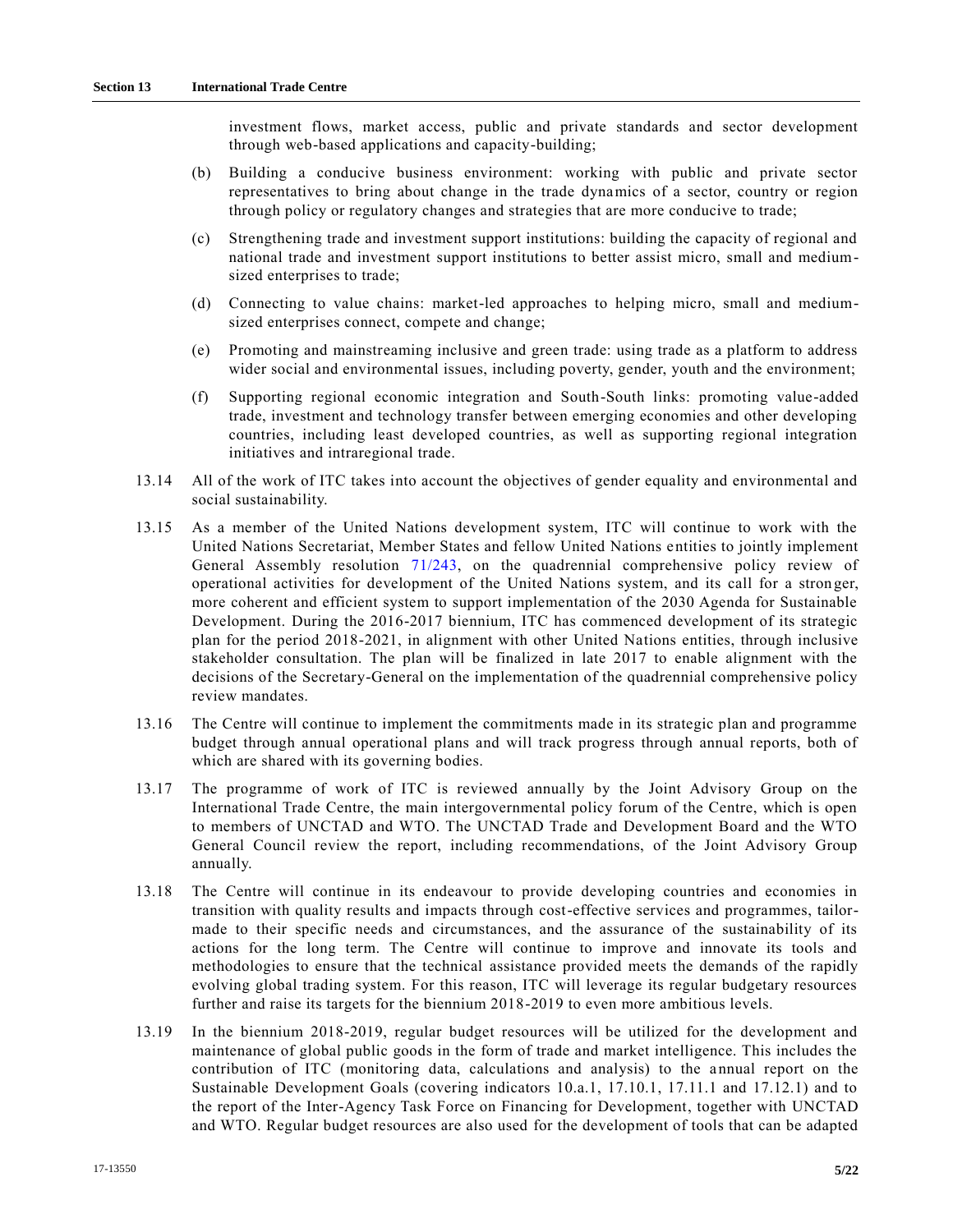and applied by partner organizations or individual enterprises in developing countries and countries with economies in transition, as well as for project and programme development. This focus on applied research ensures that ITC technical cooperation is of a high standard, timely and cost effective for field delivery. The Centre will continue to improve its use of information and communications technologies as a means of supporting research and delivering te chnical assistance, including through the highly successful online Small and Medium-sized Enterprises Trade Academy. Demand for ITC technical assistance continues to outpace available resources, leading ITC to find innovative ways to deliver its assistance.

- 13.20 In the current biennium, ITC will fully implement the recommendations from the two organization-wide evaluations conducted in 2015. An independent evaluation conducted on behalf of donors of ITC and a second evaluation by the Office of Internal Oversight Services found ITC to be in good health, delivering valuable services on the ground, and pointed to areas in which ITC could do better. The recommendations formed the basis for the Centre 's strategic and operational plans and the considerable improvements implemented to improve the effectiveness and efficiency of operations. Of the actions that ITC committed to take in its management responses to the two evaluation recommendations, 42 out of 48 (88 per cent) had been implemented as of May 2017. The Centre has provided regular updates on the implementation of those recommendations to the annual meeting of the Joint Advisory Group and the twice-yearly meeting of the Consultative Committee of the ITC Trust Fund.
- 13.21 In 2016, ITC continued to implement its strategic plan for the period 2015-2017, delivering trade impact for good. The Centre, in remaining committed to the support of least developed countries, landlocked developing countries, small island developing States, sub-Saharan Africa, conflict and post-conflict countries and small and vulnerable economies, has surpassed its target of spending at least 70 per cent of its technical assistance for the benefit of those focus countries. In 2016, 85 per cent of region- or country-specific technical assistance was provided to those countries, compared with 82 per cent in 2015.
- 13.22 The Centre continued to deepen its focus on results and impacts during the 2016 -2017 biennium, as outlined in the Centre's 2015-2017 strategic plan. In addition to a corporate theory of change, the Centre developed theories of change for each of the 15 programmes in its portfolio, ensuring maximum coherence with ITC strategic objectives and demonstrating a contribution to the 2030 Agenda for Sustainable Development. Each programme theory of change, and each new project, links to at least one Sustainable Development Goal target at the impact level.
- 13.23 The Centre aligned its organizational structure during the 2016-2017 biennium with the Centre's six focus areas and three corporate outcomes, in line with the Sustainable Development Goals. This realignment process affected all three technical assistance divisions of ITC. The projectdesign process was also streamlined, and a dedicated project design task force was established within the Division of Country Programmes. These adjustments will contribute to increased synergies and organizational efficiency across programmes within focus areas in the 2018 -2019 biennium and beyond.
- 13.24 Under the new structure, the Division of Market Development houses all teams that work on providing trade and market intelligence and thought leadership concerning issues relating to the competitiveness of micro, small and medium-sized enterprises, and on building a conducive business environment. These teams include those which focus on trade strategy, trade facilitation and trade negotiations and policy reform, in addition to the Small and Medium-sized Enterprises Trade Academy. In the light of rapidly growing demand for the latter's e-learning courses, staff specialized in the development of training courses were centralized in the Academy.
- 13.25 The Division of Enterprises and Institutions combines the focus areas of strengthening trade and investment support institutions, connecting to international value chains, and promoting and mainstreaming inclusive and green trade. This work improves the business and advocacy services that are available to enterprises in developing countries and economies in transition, enhances the competitiveness of micro, small and medium-sized enterprises in high-value added goods and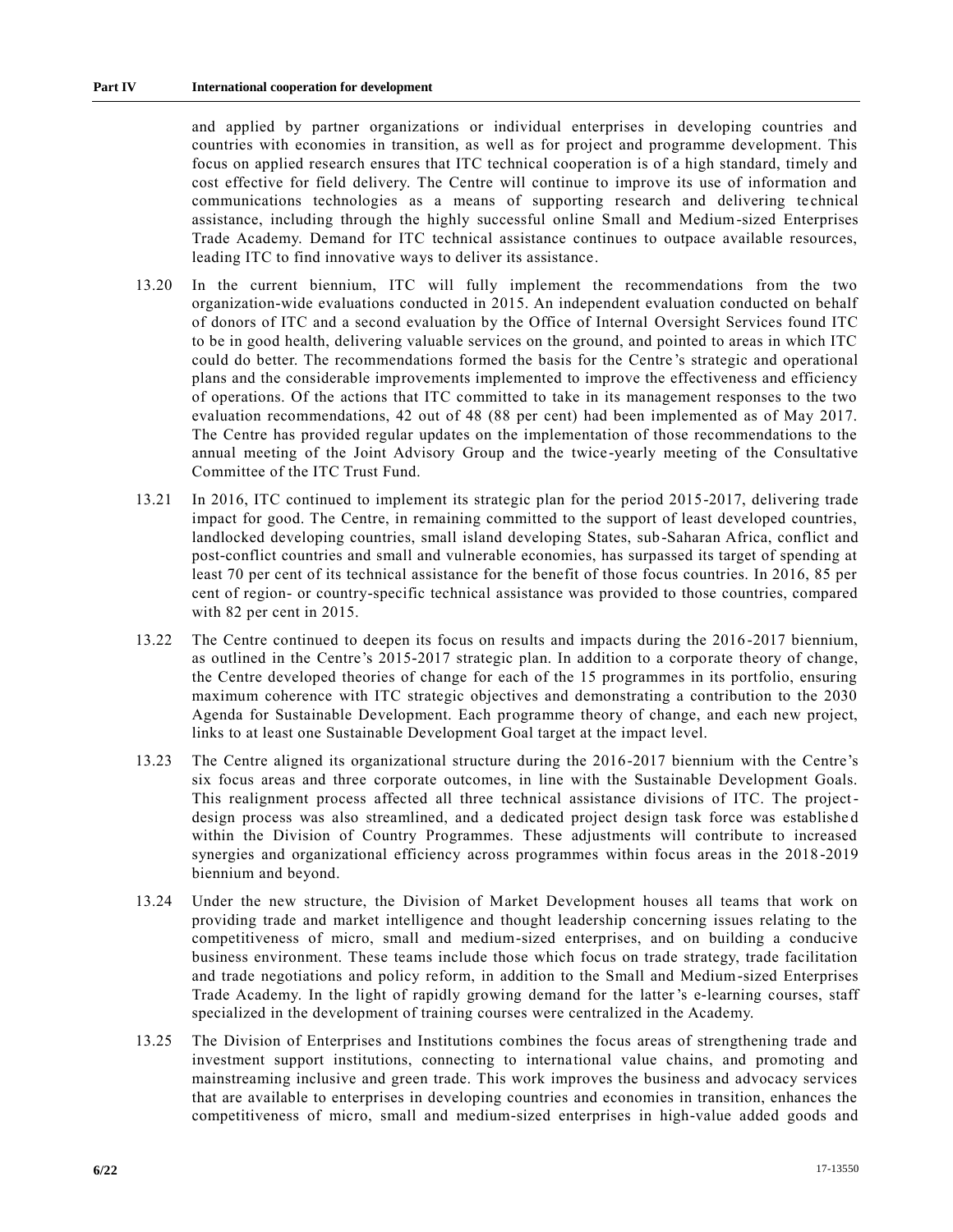services sectors, and uses trade to create incentives for environmental sustainability and increasing income opportunities for women, youth and marginalized communities.

- 13.26 The Division of Country Programmes, with its five regional offices, remains the custodian for the remaining focus area of ITC: supporting regional economic integration and South -South links. It also hosts the ITC Innovation Lab and the new project design task force, a dedicated team that works to respond rapidly to growing demand for ITC project development with customized project proposals.
- 13.27 The Communications and Events Section in the Office of the Executive Director has integrated the small ITC library team, which no longer manages a physical library at ITC headquarters but instead focuses on serving ITC clients with online updates on trade issues and trade -related publications.
- 13.28 In the Division of Programme Support, some roles have been broadened to a llow staff to adapt to processes that have changed since the implementation of Umoja.

#### **Administrative arrangements for ITC**

- 13.29 The General Assembly, in section I of its resolution [59/276,](https://undocs.org/A/RES/59/276) endorsed revised administrative arrangements for ITC as set out in the report of the Secretary-General [\(A/59/405\)](https://undocs.org/A/59/405). In conformity with those administrative arrangements, the budget of ITC is denominated in Swiss francs and is funded equally by the United Nations and WTO.
- 13.30 During the 2016-2017 biennium budget review process, the Advisory Committee on Administrative and Budgetary Questions, in its report [\(A/70/7/Add.1\)](https://undocs.org/A/70/7/Add.1), endorsed the proposal to discontinue the submission of the simplified fascicle as foreseen in the administrative arrangements contained in General Assembly resolution [70/248.](https://undocs.org/A/RES/70/248) In order to accommodate the timing of the WTO budget review, the detailed proposed programme budget of ITC is submitted to the United Nations and WTO budget review bodies in the fourth quarter of the year preceding the biennium. Nevertheless, the level of resources required for a biennium is included beforehand in the Secretary-General's foreword and introduction to the proposed programme budget to allow the United Nations Secretariat to present its overall budget.

## **Overview of resources**

- 13.31 In line with the administrative arrangements for ITC, the present report contains resource requirements for ITC in Swiss francs. The overall resources proposed for the biennium 2018 -2019 amount to SwF 73,372,500 (after recosting), including miscellaneous income. Resource changes as compared with the revised appropriation for the biennium 2016-2017 result from efficiencies that ITC plans to bring about in the biennium 2018-2019. The proposed resource level provides for the full, efficient and effective implementation of mandates.
- 13.32 Table 13.3 below shows the requirements for the biennium 2018-2019, expressed in Swiss francs. Miscellaneous income from various sources for the biennium 2018-2019 is projected at SwF 400,000. After taking into account miscellaneous income, the net contribution of e ach parent organization of ITC is therefore estimated at SwF 36,486,300 (i.e., 50 per cent of SwF 72,972,500), equivalent to \$38,006,600 at an exchange rate of SwF 0.960 to \$1.00.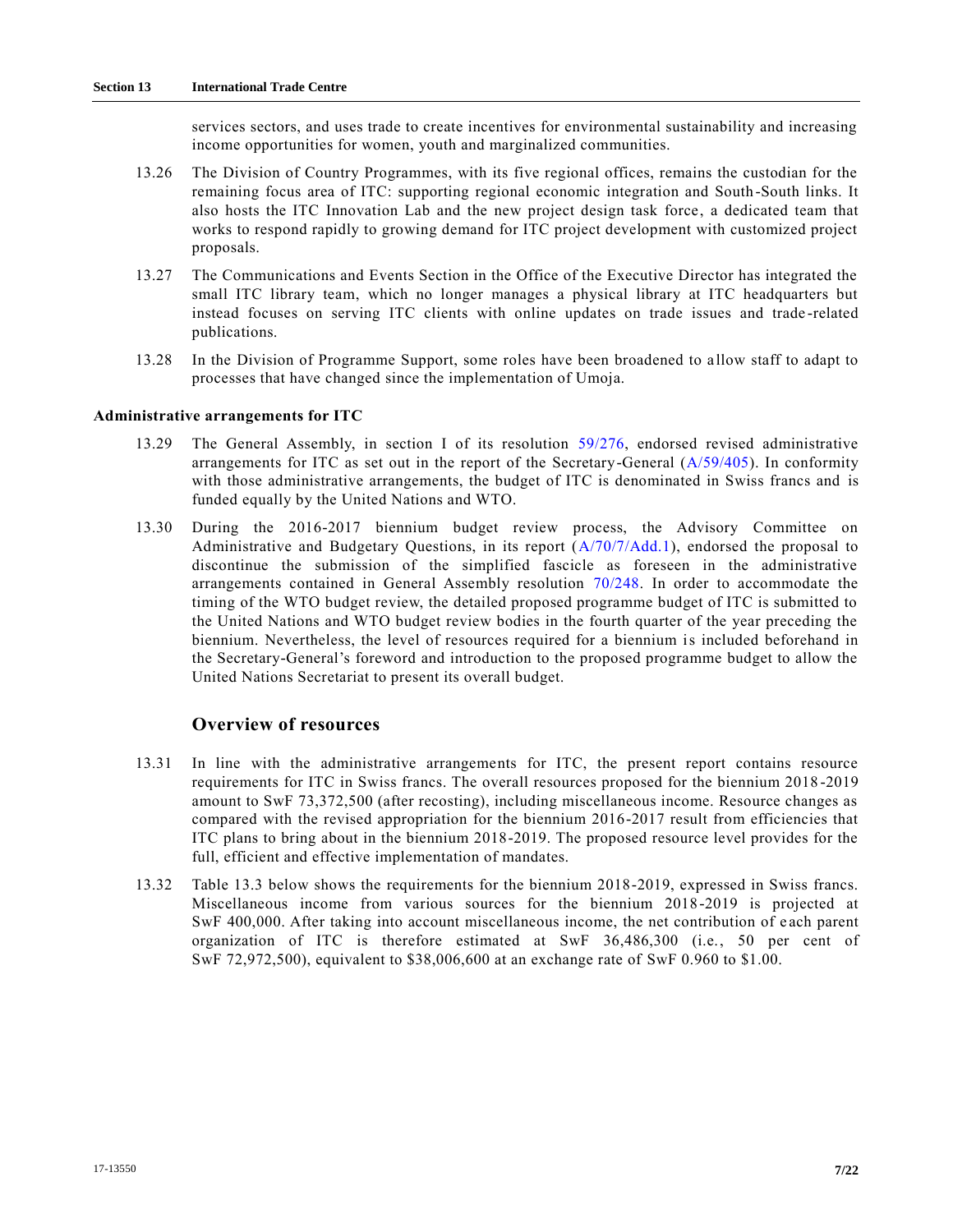## Table 13.3 **Financial resources by component (full budget)***<sup>a</sup>*

(Thousands of Swiss francs)

#### *(1) Regular budget*

*(Equal share of the contribution by each parent organization) <sup>b</sup>*

|                                                                               |                                       |                            | Resource changes                                                                       |                     |                                                      |         |                     |                  |                 |                     |                                   |
|-------------------------------------------------------------------------------|---------------------------------------|----------------------------|----------------------------------------------------------------------------------------|---------------------|------------------------------------------------------|---------|---------------------|------------------|-----------------|---------------------|-----------------------------------|
|                                                                               | 2014-2015<br>expenditure <sup>c</sup> | 2016-2017<br>appropriation | Technical<br>adjustment<br>$(non-$<br>recurrent.<br>biennial<br>provision<br>of posts) | New and<br>expanded | Within<br>and/or<br>across<br>$mandates\ section(s)$ | Changes |                     | Total Percentage | Total<br>before | recosting Recosting | 2018-2019<br>estimate             |
| Programme of work                                                             |                                       |                            |                                                                                        |                     |                                                      |         |                     |                  |                 |                     |                                   |
| Subprogramme 6,<br>Operational<br>aspects of trade<br>promotion and<br>export |                                       |                            |                                                                                        |                     |                                                      |         |                     |                  |                 |                     |                                   |
| development                                                                   | 73 535.4                              | 71 216.2                   |                                                                                        |                     |                                                      |         | $-$ (780.5) (780.5) |                  |                 |                     | $(1.1)$ 70 435.7 2 536.8 72 972.5 |
| Subtotal, 1                                                                   | 73 535.4                              | 71 216.2                   |                                                                                        |                     | $-$                                                  |         | $(780.5)$ $(780.5)$ |                  |                 |                     | $(1.1)$ 70 435.7 2 536.8 72 972.5 |

# (2) *Extrabudgetary*

|                             | 2014-2015<br>expenditure | 2016-2017<br>estimate | 2018-2019<br>estimate |
|-----------------------------|--------------------------|-----------------------|-----------------------|
| Programme of work 101 872.1 |                          | 95 049.6              | 105 600.0             |
| Subtotal, 2                 | 101 872.1                | 95 049.6              | 105 600.0             |
| Total, $1+2$                |                          | 175 407.5 166 625.8   | 178 572.5             |

*<sup>a</sup>* An exchange rate of SwF 0.96 to \$1.00 is used to determine the United States dollar equivalent.

*b* United Nations and World Trade Organization.

*<sup>c</sup>* Overall level of expenditure incurred in Swiss francs, of which the United Nations share amounts to SwF 36,767,700, equivalent to \$38,895,700.

# Table 13.4 **Post resources (full budget)**

|                         | Established regular<br>budget |           | Temporary      |           |                    |           |           |           |  |
|-------------------------|-------------------------------|-----------|----------------|-----------|--------------------|-----------|-----------|-----------|--|
|                         |                               |           | Regular budget |           | $Extrabudgetary^a$ |           | Total     |           |  |
| Category                | 2016-2017                     | 2018-2019 | 2016-2017      | 2018-2019 | 2016-2017          | 2018-2019 | 2016-2017 | 2018-2019 |  |
| Professional and higher |                               |           |                |           |                    |           |           |           |  |
| ASG                     |                               |           |                |           |                    |           |           |           |  |
| $D-2$                   |                               |           |                |           |                    |           |           |           |  |
| $D-1$                   | 5                             | 5         |                |           |                    |           |           | 5         |  |
| $P-5$                   | 20                            | 20        |                |           |                    |           | 21        | 21        |  |
| $P-4/3$                 | 50                            | 50        |                |           |                    | 7         | 57        | 57        |  |
| $P-2/1$                 | 14                            | 14        |                |           |                    |           | 15        | 15        |  |
| <b>Subtotal</b>         | 91                            | 91        |                |           | 9                  | 9         | 100       | 100       |  |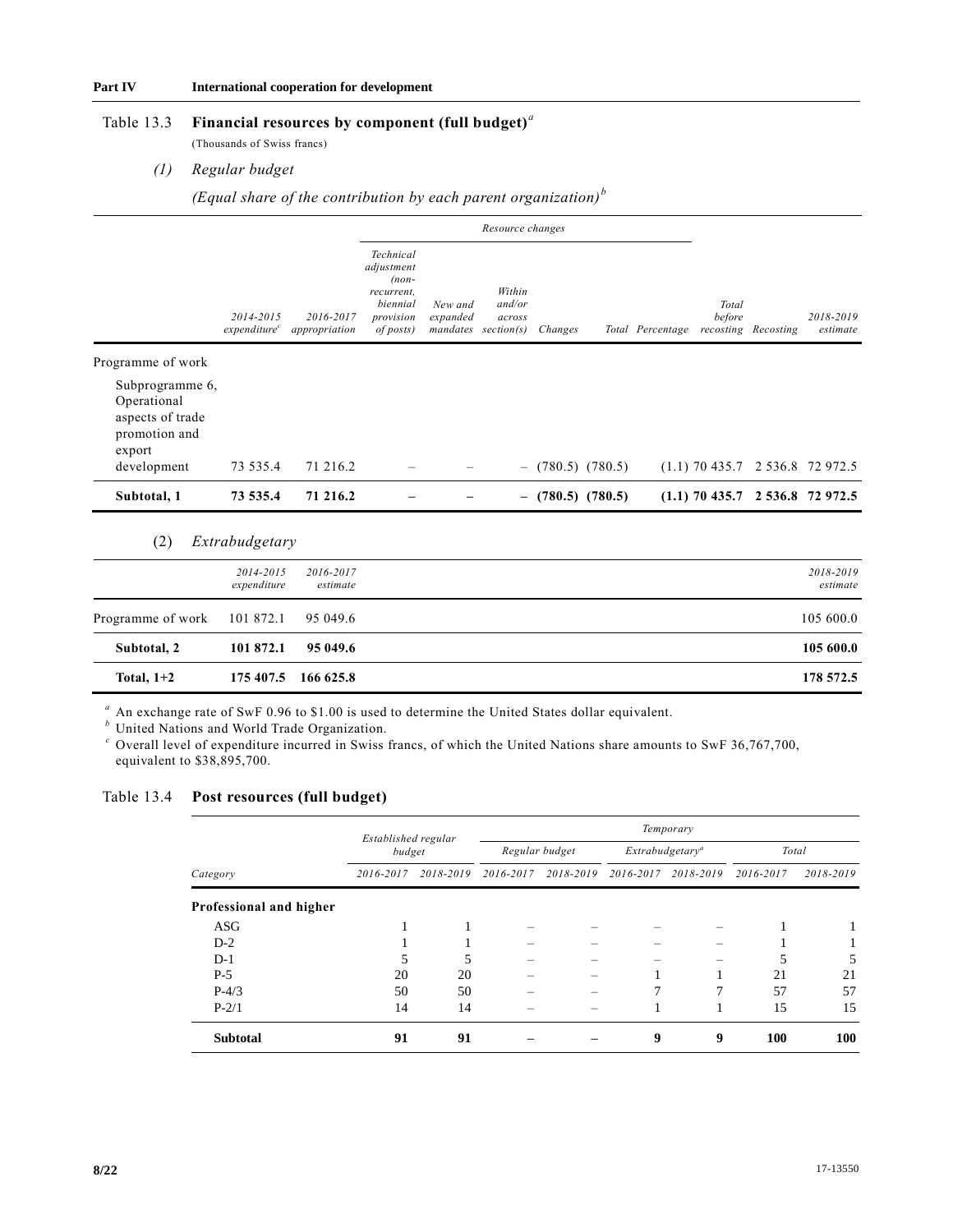### **Section 13 International Trade Centre**

|                        |           | Established regular<br>budget |           | Temporary      |           |                    |           |           |  |  |  |
|------------------------|-----------|-------------------------------|-----------|----------------|-----------|--------------------|-----------|-----------|--|--|--|
|                        |           |                               |           | Regular budget |           | $Extrabudgetary^a$ |           | Total     |  |  |  |
| Category               | 2016-2017 | 2018-2019                     | 2016-2017 | 2018-2019      | 2016-2017 | 2018-2019          | 2016-2017 | 2018-2019 |  |  |  |
| <b>General Service</b> |           |                               |           |                |           |                    |           |           |  |  |  |
| <b>Other level</b>     | 69        | 69                            |           |                | 11        | 11                 | 80        | 80        |  |  |  |
| <b>Subtotal</b>        | 69        | 69                            |           |                | 11        | 11                 | 80        | 80        |  |  |  |
| <b>Total</b>           | 160       | 160                           |           |                | 20        | 20                 | 180       | 180       |  |  |  |

*<sup>a</sup>* All 20 posts are funded from programme support costs.

#### **Other assessed and extrabudgetary resources**

13.33 It is estimated that, for the biennium 2018-2019, extrabudgetary resources amounting to approximately \$110.0 million, equivalent to SwF 105.6 million, will be implemented. This represents an increase of approximately 11 per cent, in United States dollars, of the estimated total extrabudgetary expenditure incurred/projected during the biennium 2016 -2017. Extrabudgetary resources complement provisions under the regular budget and enable ITC to implement its technical cooperation projects using the tools and knowledge base developed with regular budget resources.

### **Other changes**

- 13.34 Resource changes reflect a reduction of \$813,000 (SwF 780,500), made possible from efficiencies that the Centre plans to bring about in the biennium 2018-2019. The proposed reduction is a result of the efforts of ITC to apply the anticipated Umoja efficiencies presented in the eighth progress report of the Secretary-General on the enterprise resource planning project [\(A/71/390\)](https://undocs.org/A/71/390) to individual day-to-day operations. The Umoja efficiencies set out in the eighth progress report were based on the Organization's experience with the system, anticipated future changes, including future roll-outs, a global review of end-to-end processes, the retirement of legacy systems and improvements to business process and planning capabilities. Efficiencies were expressed, inter alia, as the dollar value of a full-time equivalent, where applicable. Further information on the approach is provided in the foreword and introduction of the proposed programme budget for the biennium 2018-2019.
- 13.35 For ITC, this translates into non-post reductions of \$813,000 (SwF 780,500), with the entire amount falling under the programme of work.

# **Other information**

- 13.36 The Independent Evaluation Unit of ITC carries out evaluations of ITC operations and provides technical support to the Centre's operational teams. During the 2016-2017 biennium, the United Nations Evaluation Group and the Development Assistance Committee, at the request of ITC management, conducted a professional peer review of the evaluation function of ITC and recognized the improvement and effectiveness thereof. The peer review panel's overall view was that the Evaluation Unit in ITC had "created a distinct institutional space for its role as stipulated in the Evaluation Policy" and that its work was "generally respected by the programme and technical departments as credible and useful". The peer review verified that the Unit had "an earmarked operational budget and a critical minimum staff to carry out the annual plan of work ".
- 13.37 In line with the Centre's evaluation policy, the ITC Independent Evaluation Unit presents an annual evaluation of the work programme and budget based on broad consultations, organizational development needs and resources available. For the biennium 2018-2019, ITC will deliver on annual evaluation work programmes using its three-tier evaluation framework. The framework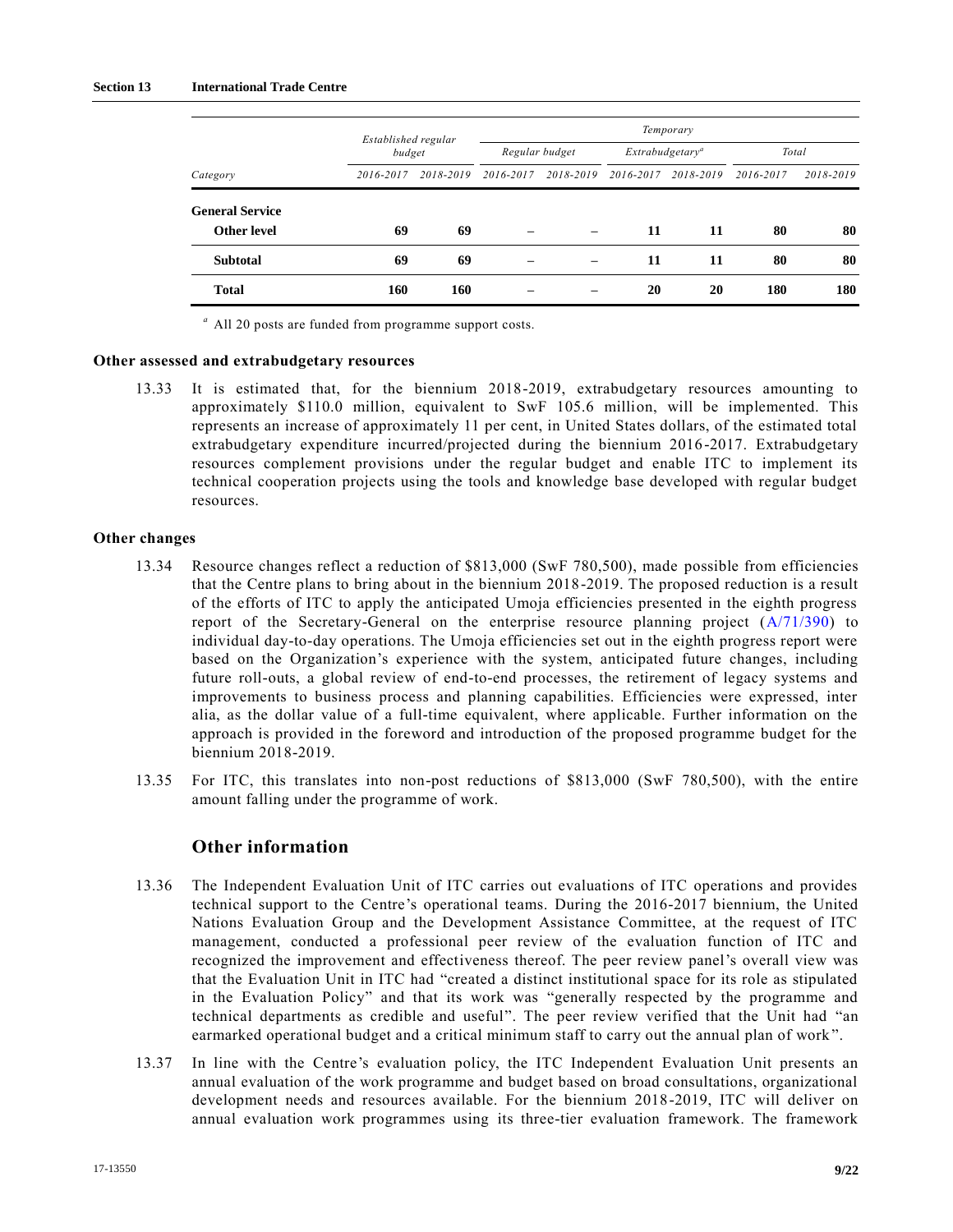consists of: (a) strategic evaluations managed by the Independent Evaluation Unit; (b) decentralized self-evaluations for large projects and programmes; and (c) project completion reports for all technical assistance projects, with a view to expanding evaluation coverage, improving quality standards and enhancing coordination with donor agencies on evaluation planning and practice.

- 13.38 To facilitate organizational learning, the Independent Evaluation Unit will continue to enhance communication and knowledge management. For the biennium 2018-2019, the Unit will continue to disseminate key learning messages through an annual evaluation synthesis report. New communication products — evaluation communication notes — introduced during the biennium 2016-2017 will also be produced for all major evaluation products. Technical evaluation guidelines for ITC internal independent evaluations, impact assessments, self-evaluations and project completion reports, developed during the biennium 2016-2017, will be applied in the biennium 2018-2019.
- 13.39 Evaluation resources in the biennium 2018-2019 will amount to \$1,647,500, comprising \$1,267,500 under the regular budget (including one P-4 post, one P-3 post and SwF 400,000 dedicated to evaluation activities) and \$380,000 in extrabudgetary resources (one P -2 post). In addition, project-specific evaluations will draw on voluntary contributions to projects.
- 13.40 The ITC publications programme, as part of the Centre's overall technical cooperation programme, is designed to assist micro, small and medium-sized enterprises, trade and investment support institutions and policymakers in developing countries and countries with economies in transition to have ready access to information and analysis in support of trade and international business development. The international competitiveness of micro, small and medium-sized enterprises will be the overarching theme of the publications programme for the biennium 2018 -2019, spearheaded by the ITC annual flagship, the "SME Competitiveness Outlook". The programme will be aligned with the Centre's six focus areas, ensuring focus and relevance for partners and stakeholders. During the biennium 2018-2019, ITC will refresh and maintain its digital library with its most popular reference texts, continue to publish sector- and region-specific publications and introduce a selection of world class opinion pieces on key issues affecting trade. The Centre will make these public goods more widely available to its clients through its enhanced website and distribution systems.
- 13.41 It is anticipated that recurrent and non-recurrent publications will be issued as summarized in table 13.5 below.

|               | 2014-2015 actual |            |                         |       | 2016-2017 estimate |                         | 2018-2019 estimate |            |                         |
|---------------|------------------|------------|-------------------------|-------|--------------------|-------------------------|--------------------|------------|-------------------------|
| Publications  | Print            | Electronic | Print and<br>electronic | Print | Electronic         | Print and<br>electronic | Print              | Electronic | Print and<br>electronic |
| Recurrent     |                  |            | 16                      |       |                    | 25                      |                    |            | 12                      |
| Non-recurrent |                  |            | 52                      |       |                    | 43                      |                    |            | 56                      |
| <b>Total</b>  |                  |            | 68                      |       |                    | 68                      |                    |            | -68                     |

# Table 13.5 **Summary of publications**

13.42 The Centre also raises awareness of the importance of micro, small and medium-sized enterprises for the 2030 Agenda for Sustainable Development, as well as the challenges and opportunities faced by these enterprises, by convening stakeholders across constituencies through its global events programme. During the biennium 2018-2019, ITC will continue to leverage its partnerships across the public and private sectors to facilitate knowledge-sharing, foster South-South and triangular cooperation, and promote the development of innovative solutions to harness international trade for inclusive and sustainable growth, ensuring that micro, small and mediumsized enterprises benefit from open markets. In particular, ITC will host the annual World Export Development Forum, the annual Women Vendors Exhibition and Forum, the annual Trade for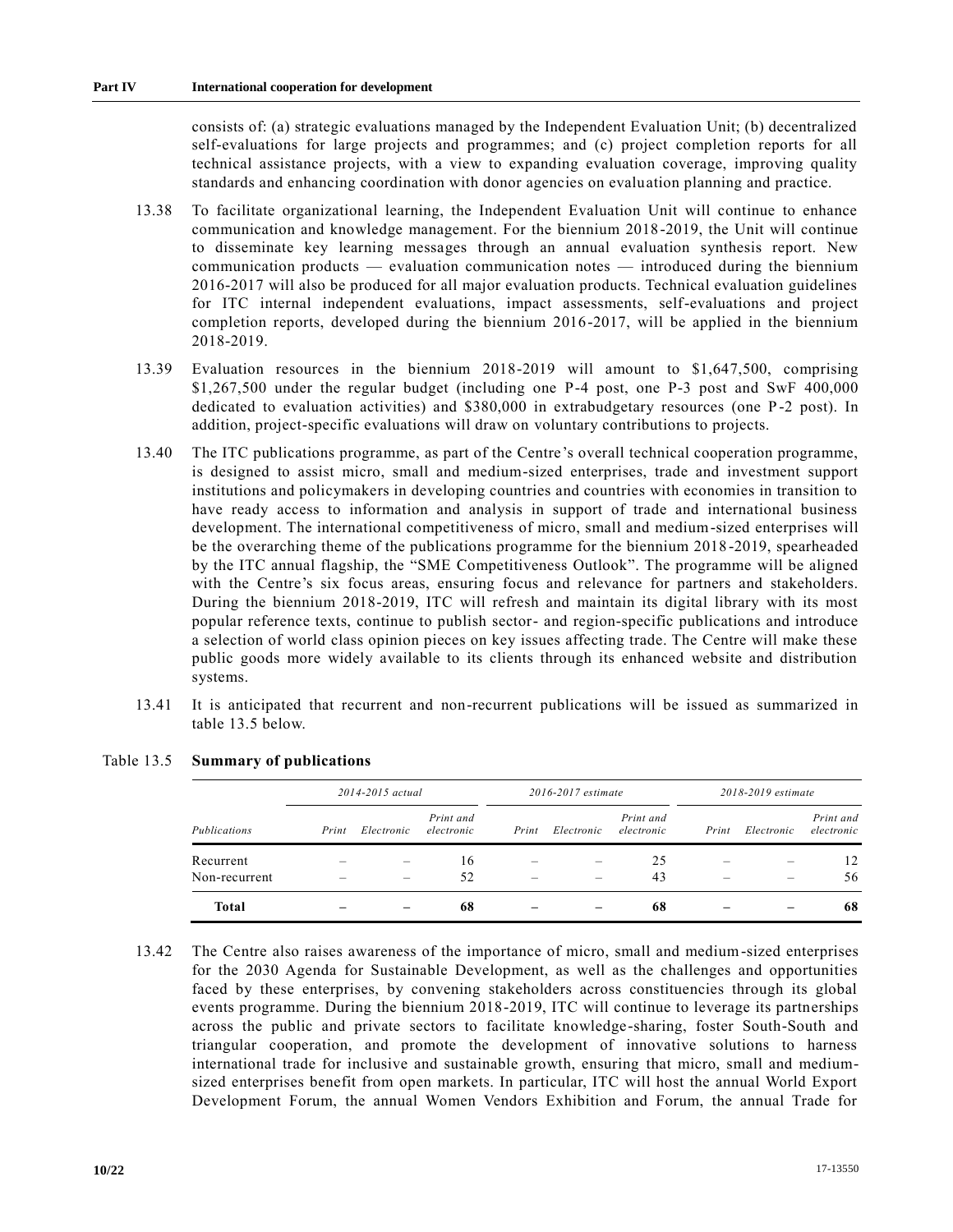Sustainable Development Forum and the biennial Trade Promotion Organization Network World Conference and Awards.

# **Programme of work**

- 13.43 The programme of work will be implemented in accordance with the strategy detailed under subprogramme 6 of programme 10 of the biennial programme plan for the period 2018-2019. The subprogramme will build on results achieved and lessons learned in previous bienniums.
- 13.44 The executive direction and management function of ITC is under the responsibility of the Office of the Executive Director, while three substantive divisions implement technical assistance activities: the Division of Country Programmes, the Division of Market Development and the Division of Enterprises and Institutions. The Division of Programme Support renders the requisite administrative, logistical and programme support services.
- 13.45 The Office of the Executive Director provides strategic leadership for the development and management of the Centre. It leads and coordinates the corporate work programme and is responsible for governance, strategic planning, risk management, resource mobilization and partnerships, communications and the key functions of evaluation, performance reporting and quality assurance. The Office represents the Centre at the executive level vis-à-vis Governments, United Nations bodies, WTO and other key stakeholders. The Office includes the liaison arrangements of ITC in Addis Ababa and New York, which both contribute to enhancing the Centre's visibility with key stakeholders and deepening partnerships.
- 13.46 The Division of Country Programmes ensures country ownership, coherence of the technical assistance of ITC and sustainable impacts on the ground. The Division coordinates ITC interventions in countries with key stakeholders and development partners, develops the ITC projects pipeline based on client needs and the priorities of the Centre 's strategic plan, leads on resource mobilization at the field level, manages multidisciplinary projects and achieves synergies and coherence in project and programme implementation. The Division is also responsible for the ITC focus area of supporting regional integration and South-South links.
- 13.47 The Division of Market Development is responsible for two ITC focus areas: providing trade and market intelligence, and building a conducive business environment. The Division provides thought leadership on issues relating to the competitiveness of micro, small and medium-sized enterprises through statistical information and thematic analysis and on matters linking the international competitiveness of micro, small and medium-sized enterprises with the 2030 Agenda for Sustainable Development. It provides competitive intelligence services that enable micro, small and medium-sized enterprises to permanently scan the information landscape to access and interpret information about trade trends, technologies, innovation, customers, competitors and distributors. It also supports Governments in the design and implementation of export development strategies, assisting them in identifying where priorities for action lie to support micro, small and medium-sized enterprises in their international activities and in supporting inclusive value chains in the domestic market. Furthermore, the Division supports enterprises and business associations to provide a private sector perspective in the formulation of trade strategies and policy and regulatory reform at the national and regional levels. The Division promotes inclusive public -private dialogue to address obstacles to international trade and investment, and provide customized solutions for their removal.
- 13.48 The Division of Enterprises and Institutions focuses on innovative and inclusive market-driven approaches to strengthening the international competitiveness of micro, small and medium-sized enterprises from developing countries and economies in transition. The Division supports the Sustainable Development Goals by delivering value-chain, sector development and institutional strengthening approaches aimed at achieving broad-based socioeconomic impacts from the prospering of micro, small and medium-sized enterprises in international markets. The Division is responsible for three of the six technical focus areas within ITC: connecting to international value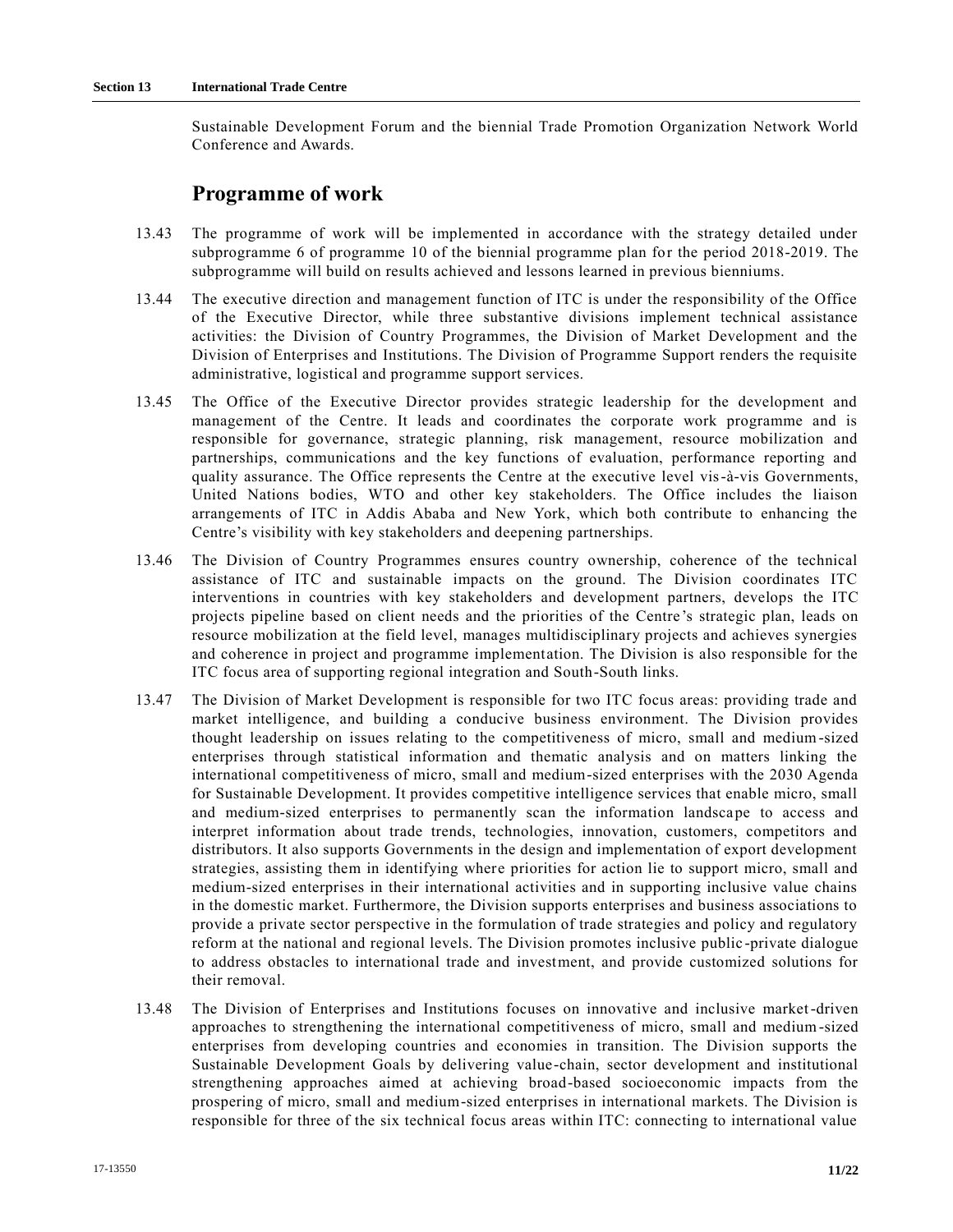chains, strengthening trade and investment support institutions, and promoting and mainstreaming inclusive and green trade. Within each of these three focus areas, the Division provides customized solutions for countries and regions, in close collaboration with the Division of Country Programmes and other development actors and stakeholders, private as well as public. The Division supports improvement of the performance of trade and investment support institutions so that they can better provide contemporary innovative support services to micro, small and medium-sized enterprises and represent their related interests. The Division assists women -owned micro, small and medium-sized enterprises to connect to markets and related local, regional and global value chains; supports young entrepreneurs with their business development and internationalization and related job creation; and offers innovative environmental sustainability approaches in relation to production and value chain development. The Division harnesses the developmental benefit of digital solutions by assisting micro, small and medium-sized enterprises to engage with tailored innovative e-commerce solutions.

- 13.49 The Division of Programme Support is responsible for assisting the programme management of ITC in ensuring efficient and effective management and utilization of the Centre's human, financial, material and other resources available to implement its programme of work. During 2018-2019, the Division will strengthen partnerships with operational divisions to ensure effective delivery, continue to optimize resources and processes across the Centre, endeavour to enhance the management of staff resources through the introduction of dynamic succession planning and the development and application of an ITC skills database and career development protocols, and strive to strengthen and streamline financial management and budgetary processes through increased application of the International Public Sector Accounting Standards, seeking opportunities for efficiencies, reduced duplication and improved timeliness through the benefits of Umoja.
- 13.50 Strong partnerships are necessary for the Centre to achieve its programme of work and related development results. Accordingly, ITC carries out its technical cooperation activities in coordination with its founding bodies, UNCTAD and WTO, and with a variety of agencies both within and outside the United Nations system. The Centre will continue to play an active role in the United Nations Inter-agency Cluster on Trade and Productive Capacity. It will also contribute to the United Nations System Chief Executives Board for Coordination as an observer to the United Nations Development Group and as a member of the High-level Committee on Management and by working closely with the other agencies. Further, cooperation with aid agencies under the Enhanced Integrated Framework and other aid-for-trade initiatives will continue. Partnerships with existing partners and trade-related capacity-building providers will be strengthened, including with the Commonwealth Secretariat, the International Organization for Standardization, the International Organization of la Francophonie, the World Bank, the Food and Agriculture Organization of the United Nations, the United Nations Development Programme, the United Nations Global Compact, the United Nations Industrial Development Organization, the World Intellectual Property Organization, the World Tourism Organization, the Office of the United Nations High Commissioner for Refugees, the International Organization for Migration, the International Labour Organization, the World Customs Organization, regional commissions and regional development banks. Direct collaboration with bilateral technical cooperation agencies in the design and implementation of field-level activities will be reinforced. The Centre will also build upon recent successes in strengthening partnerships with the private sector, both as buyers and as partners that support ITC initiatives through expertise and funding.
- 13.51 The Centre continues its commitment to strengthening accountability, transparency and the delivery of quality results. Since 2011, ITC has steadily improved its measurement of results through the creation of an integrated development results system that links the outputs and outcomes of all technical assistance projects to its corporate strategic framework, and through the strengthening of project management through a centralized project management software that integrates planning and monitoring of development results and financial management. D uring the biennium 2016-2017, ITC further developed its efforts to measure impacts through an organization-wide impact assessment framework. The Centre developed logic models and theories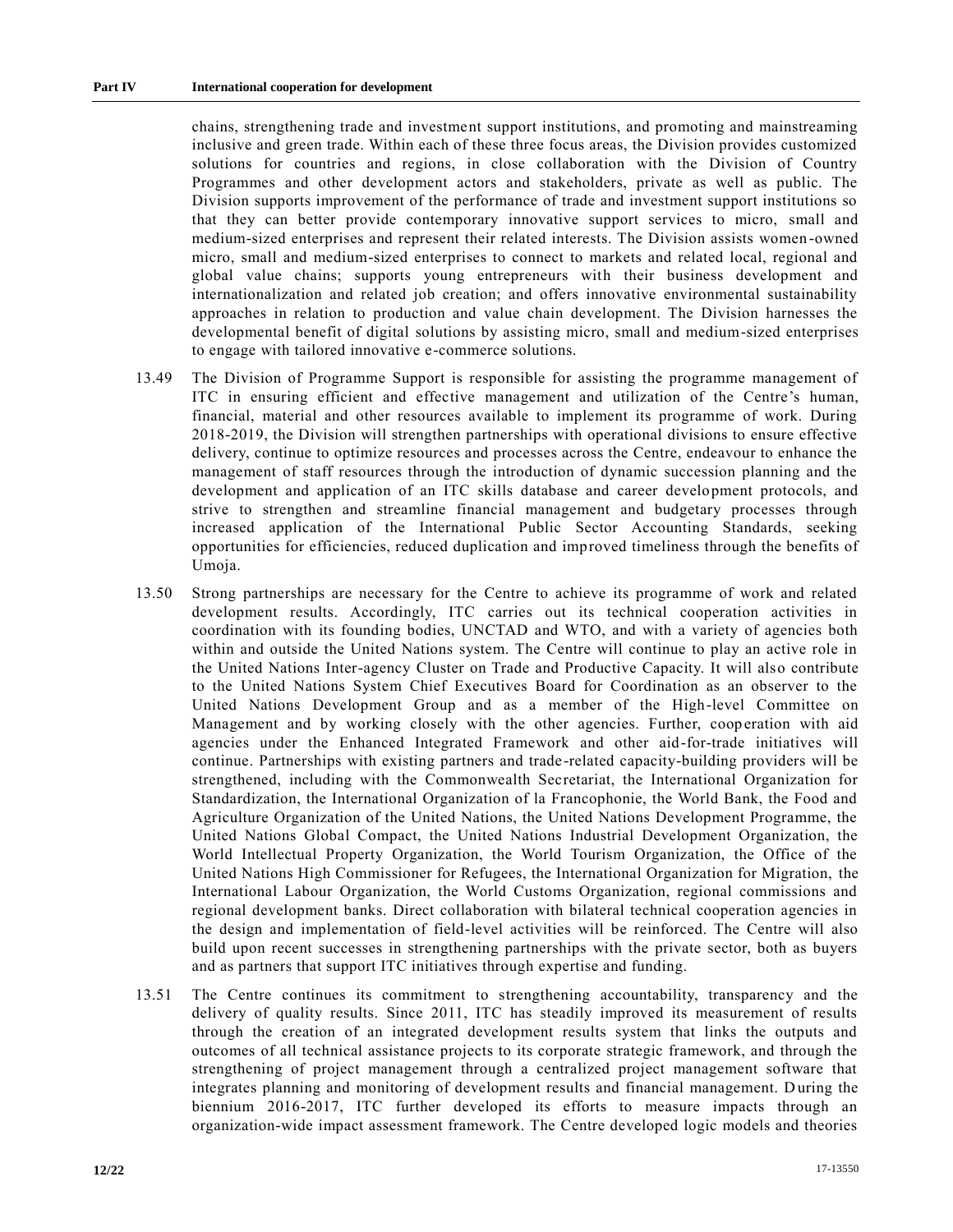of change for each of its programmes, linking programmes and projects to the corporate theory of change and to the Sustainable Development Goals. Impact assessments were carried out for specific projects, and better planning for impacts was introduced at all stages of project development. A harmonized firm-level survey for a needs and impact assessment has been developed and piloted. For the biennium 2018-2019, ITC plans to operationalize its risk management framework, deepen its approach to costing and improve its project management systems through enhanced automated tracking of key performance indicators. Furthermore, the Centre will develop a framework for impact assessment for trade and investment support institutions and mainstream the use of the harmonized firm-level survey in projects directly targeting the competitiveness of micro, small and medium-sized enterprises.

## Table 13.6 **Objectives for the biennium, expected accomplishments, indicators of achievement and performance measures**

**Objective of the Organization**: To enhance inclusive and sustainable growth and development in developing countries, especially least developed countries, and countries with economies in transition through trade and international business development

|                                                                                                               |                                                                                                                                                                                                                                                                                              |                              | Performance measures |                    |              |
|---------------------------------------------------------------------------------------------------------------|----------------------------------------------------------------------------------------------------------------------------------------------------------------------------------------------------------------------------------------------------------------------------------------------|------------------------------|----------------------|--------------------|--------------|
| Expected accomplishments of the Secretariat                                                                   | Indicators of achievement                                                                                                                                                                                                                                                                    |                              | 2018-2019            | 2016-2017          | 2014-2015    |
| Strengthened integration of the<br>(a)<br>business sector into the global economy                             | Number of male and female<br>(i)<br>beneficiaries reporting greater<br>awareness of international trade as a<br>result of ITC support                                                                                                                                                        | Target<br>Estimate<br>Actual | 400 000              | 175 000<br>300 000 |              |
|                                                                                                               | (ii) Number of cases in which trade-<br>related policies and/or strategies<br>and/or regulations have been<br>introduced or changed in favour of the<br>international competitiveness of small<br>and medium-sized enterprises, with<br>business sector input, as a result of<br>ITC support |                              | 100                  | 150<br>120         |              |
| Improved performance of trade<br>(b)<br>and investment support institutions for<br>the benefit of enterprises | Number of institutions reporting<br>improved operational and managerial<br>performance as a result of ITC support                                                                                                                                                                            | Target<br>Estimate<br>Actual | 400                  | 400<br>340         | 120<br>200   |
| Improved international<br>(c)<br>competitiveness of enterprises                                               | Number of enterprises having<br>(i)<br>made changes to their business<br>operations for increased international<br>competitiveness as a result of ITC<br>support                                                                                                                             | Target<br>Estimate<br>Actual | 15 000               | 10 000<br>10 000   |              |
|                                                                                                               | (ii) Percentile share of enterprises<br>that are owned, operated and<br>controlled by women having made<br>changes to their business operations<br>for increased international<br>competitiveness as a result of ITC<br>support                                                              | Target<br>Estimate<br>Actual | 50%                  | 40%<br>50%         |              |
|                                                                                                               | (iii) Number of enterprises having<br>transacted international business as a<br>result of ITC support                                                                                                                                                                                        | Target<br>Estimate<br>Actual | 4 0 0 0              | 4 0 0 0<br>3 0 0 0 | 1600<br>1600 |
|                                                                                                               | (iv) Percentile share of enterprises<br>that are owned, operated and<br>controlled by women having<br>transacted international business as a<br>result of ITC support                                                                                                                        | Target<br>Estimate<br>Actual | 45%                  | 40%<br>40%         |              |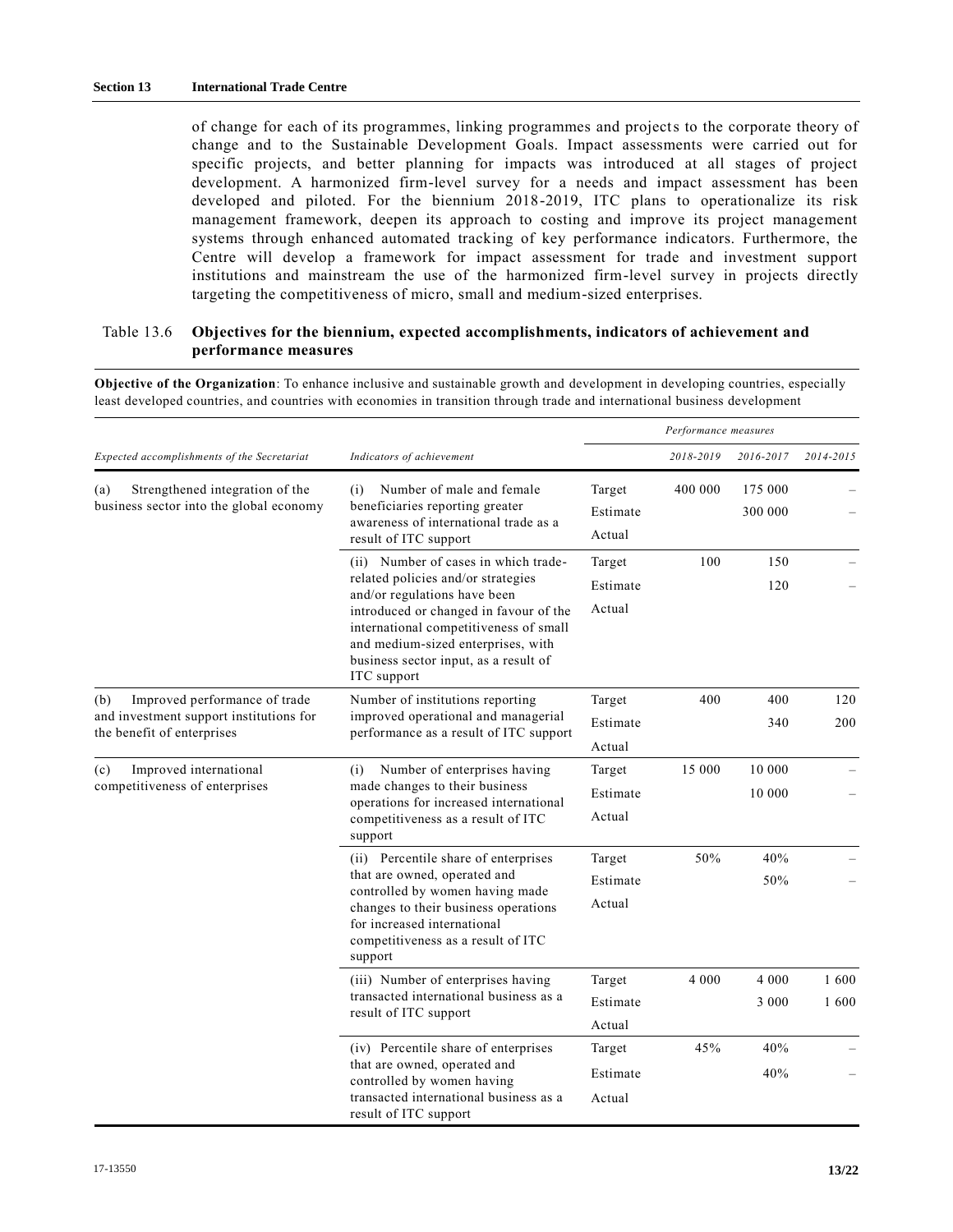## **External factors**

13.52 The subprogramme will achieve its objectives and expected accomplishments on the assumption that: (a) the international community and other stakeholders remain fully engaged and committed to working to promote international trade as an engine for inclusive growth and to working with ITC; (b) there are no significant shortfalls in extrabudgetary funding actually received; (c) the political capacity and geographical conditions in recipient countries remain relatively stable for the implementation of programme activities; (d) the mandates of the United Nations and other international organizations that have an impact on ITC remain the same; (e) the enabling environment, in the form of fiscal and monetary policies and other measures, does not deteriorate; and (f) the content of the projects under development remains as it is.

## **Outputs**

13.53 During the biennium 2018-2019, the following outputs will be delivered:

Table 13.7 **Categories of outputs and final outputs**

|                  | Outputs                                                                                        | <i><u>Ouantity</u></i> |
|------------------|------------------------------------------------------------------------------------------------|------------------------|
|                  | Servicing of intergovernmental and expert bodies (regular budget and extrabudgetary)           |                        |
|                  | Substantive servicing of meetings                                                              |                        |
| 1.               | Joint Advisory Group                                                                           | 4                      |
| $\mathfrak{2}$ . | Consultative Committee of the ITC Trust Fund                                                   | 4                      |
|                  | Parliamentary documentation                                                                    |                        |
| 3.               | Annual report on the activities of ITC and annexes                                             | 2                      |
| 4.               | Reports of the Joint Advisory Group                                                            | $\overline{2}$         |
| 5 <sub>1</sub>   | Reports of the Consultative Committee of the ITC Trust Fund                                    | 4                      |
|                  | Other substantive activities (regular budget and extrabudgetary)                               |                        |
|                  | Recurrent publications                                                                         |                        |
| 6.               | Magazines                                                                                      | 8                      |
| 7 <sub>1</sub>   | <b>Books</b>                                                                                   | 4                      |
|                  | Non-recurrent publications                                                                     |                        |
| 8.               | <b>Books</b>                                                                                   | 6                      |
| 9.               | Papers                                                                                         | 40                     |
|                  | 10. Newsletters                                                                                | 10                     |
|                  | Special events                                                                                 |                        |
|                  | 11. World Export Development Forum                                                             | 2                      |
|                  | 12. SheTrades Global                                                                           | 2                      |
|                  | 13. Trade for Sustainable Development Forum                                                    | 2                      |
|                  | 14. Trade Promotion Organization Network World Conference and Awards                           | 1                      |
|                  | Technical materials                                                                            |                        |
|                  | 15. Databases                                                                                  | 10                     |
|                  | 16. Websites                                                                                   | 15                     |
|                  | Technical cooperation (regular budget and extrabudgetary)                                      |                        |
|                  | Advisory services                                                                              |                        |
|                  | 17. Assessment of needs, design, formulation or implementation of technical cooperation change |                        |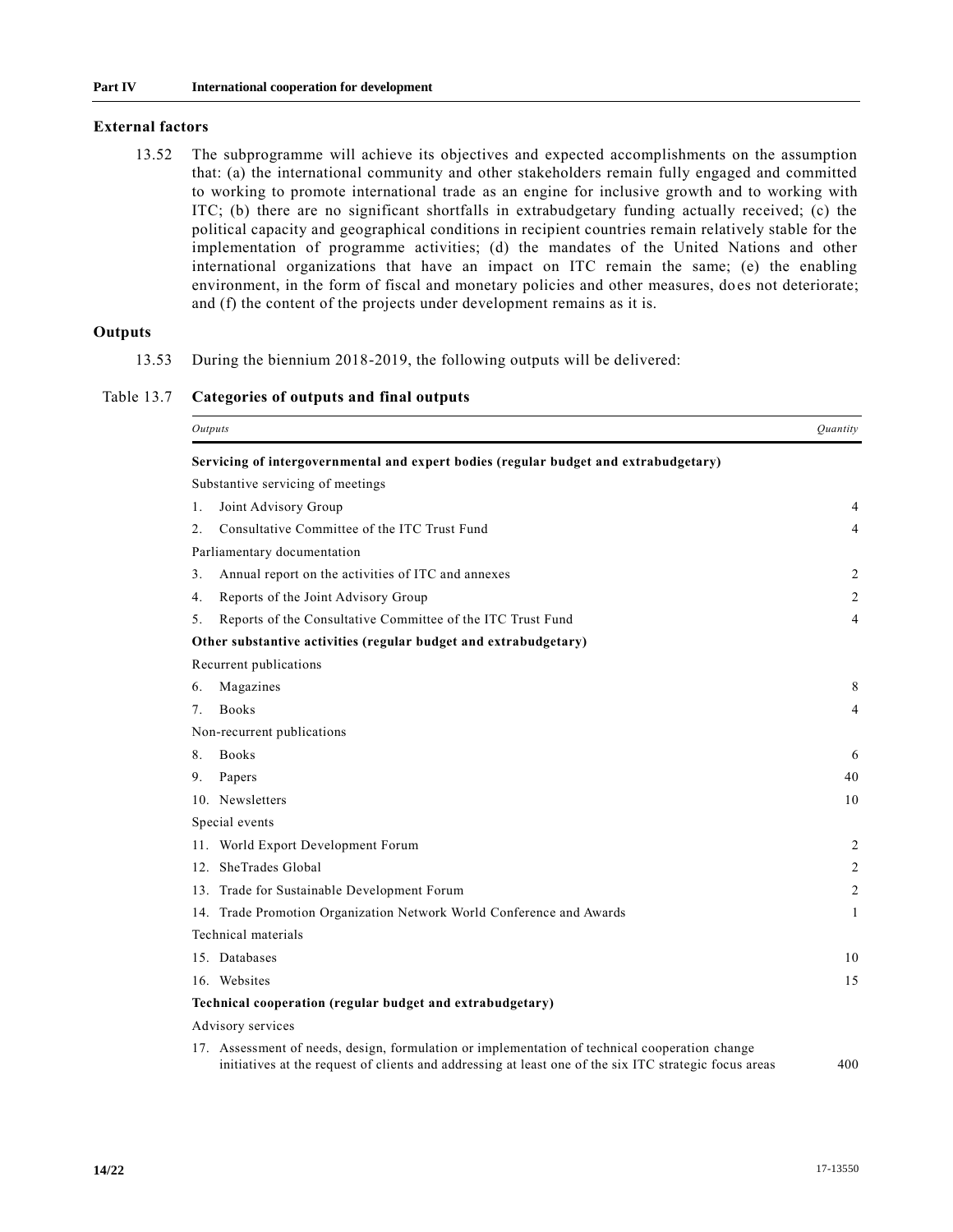| Outputs                                                                                                                                           | <i>Ouantity</i> |
|---------------------------------------------------------------------------------------------------------------------------------------------------|-----------------|
| Training, seminars and workshops                                                                                                                  |                 |
| 18. Training courses, seminars and workshops to transfer skills and knowledge on selected trade topics<br>(for approximately 25,000 participants) | 1 000           |
| Field projects                                                                                                                                    |                 |
| 19. National, regional and interregional field projects                                                                                           | 130.            |

## Table 13.7 **Resource requirements (full budget)**

(Thousands of Swiss francs)

|                 |           | Resources                       |           |           |  |
|-----------------|-----------|---------------------------------|-----------|-----------|--|
| Category        | 2016-2017 | 2018-2019<br>(before recosting) | 2016-2017 | 2018-2019 |  |
| Regular budget  |           |                                 |           |           |  |
| Post            | 54 561.9  | 54 561.9                        | 160       | 160       |  |
| Non-post        | 16 654.3  | 15 873.8                        |           |           |  |
| <b>Subtotal</b> | 71 216.2  | 70 435.7                        | 160       | 160       |  |
| Extrabudgetary  | 95 049.6  | 105 600.0                       | 20        | 20        |  |
| <b>Total</b>    | 166 265.8 | 175 735.7                       | 180       | 180       |  |

- 13.54 The overall resources required for the biennium 2018-2019 for this section amount to SwF 70,435,700, before recosting, at an exchange rate of SwF 0.960 to \$1.00. The proposed overall requirements for section 13 for the biennium 2018-2019 would comprise: (a) an amount of SwF 54,561,900, under post resources, for 160 posts (91 Professional, 69 General Service); and (b) an amount of SwF 15,873,800 under non-post resources to cover operational requirements of the Centre. The 160 posts remain unchanged as compared with the biennium 2016-2017.
- 13.55 As indicated in paragraph 13.31 above, the proposed overall requirements for this section for the biennium 2018-2019 would amount to SwF 73,372,500, after recosting and taking into account projected miscellaneous income of SwF 400,000.
- 13.56 During the biennium 2018-2019, extrabudgetary resources are expected to amount to SwF 105,600,000, reflecting an increase of 11 per cent over the previous biennium, and will be used to provide trade-related technical assistance to developing countries and countries with economies in transition.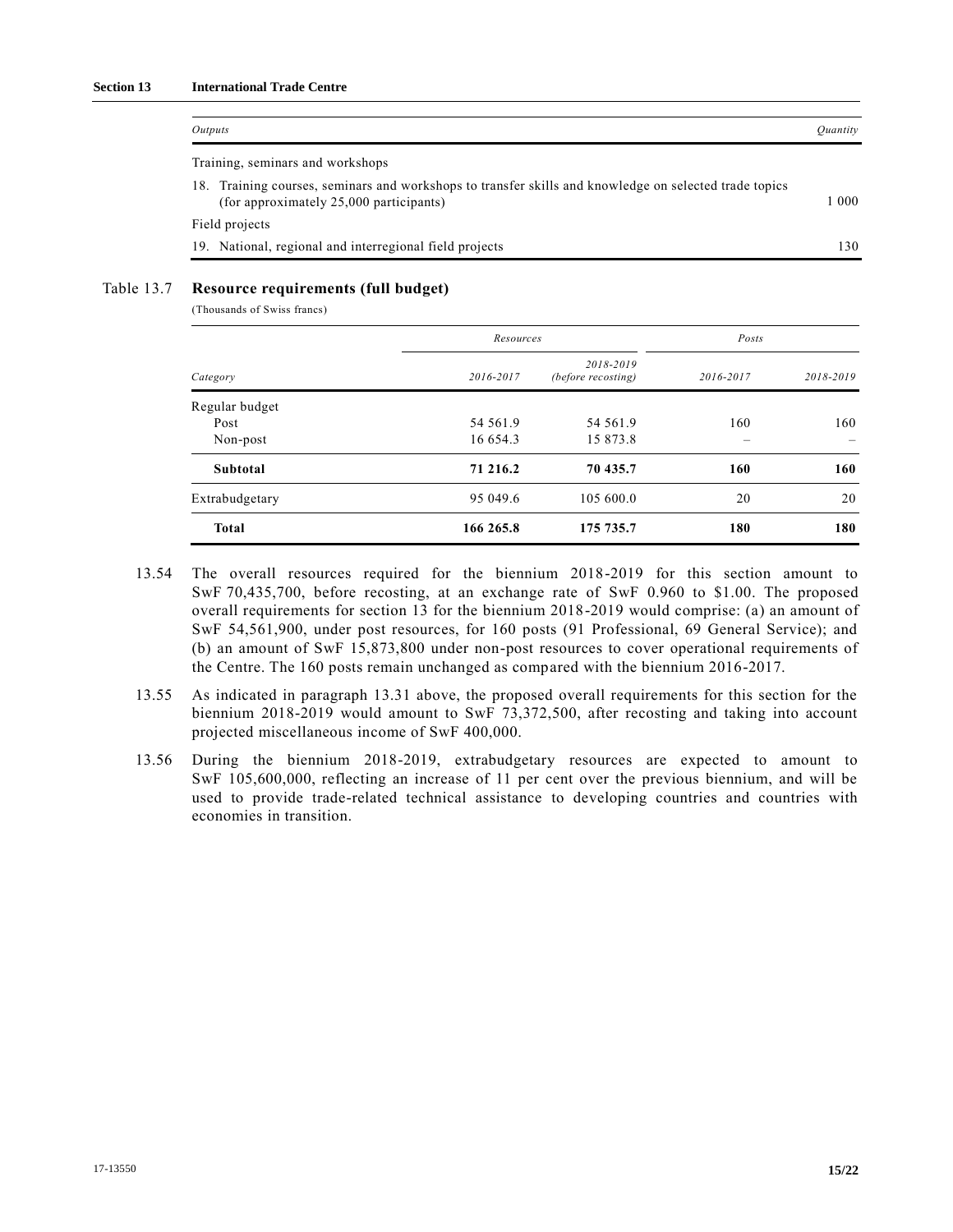# **Annex I**

|                                                                       |                                                           | <b>Office of the Executive</b><br><b>Director</b>                             |                                                            |                                                              |                                                           |                                         |
|-----------------------------------------------------------------------|-----------------------------------------------------------|-------------------------------------------------------------------------------|------------------------------------------------------------|--------------------------------------------------------------|-----------------------------------------------------------|-----------------------------------------|
|                                                                       |                                                           | $R$ $B$                                                                       | $\mathbf{X}\mathbf{B}^a$                                   |                                                              |                                                           |                                         |
|                                                                       |                                                           | 1 ASG<br>$1 D-2$<br>$1 D-1$<br>3 P-5<br>6 P-4<br>1 P-3<br>$2P-2$<br>7 GS (OL) | $1 P-3$<br>$1 P-2$<br>5 GS (OL)                            |                                                              |                                                           |                                         |
|                                                                       |                                                           |                                                                               |                                                            |                                                              |                                                           |                                         |
| <b>Division of Country</b><br><b>Programmes</b>                       | <b>Division of Market</b><br>Development                  |                                                                               |                                                            | Division of<br><b>Enterprises and</b><br><b>Institutions</b> |                                                           | Division of<br><b>Programme Support</b> |
| $\mathbf{X}\mathbf{B}^{a}$<br>$\mathbf{R}$ <b>B</b>                   | $\mathbf{R}$ <b>B</b>                                     | $\mathbf{X}\mathbf{B}^a$                                                      | $R$ $B$                                                    | $\mathbf{X}\mathbf{B}^a$                                     | $R$ $B$                                                   | $\mathbf{X}\mathbf{B}^a$                |
| $1 D-1$<br>$2P-4$<br>6 P-5<br>$1 P-3$<br>7 P-4<br>4 P-3<br>10 GS (OL) | $1 D-1$<br>5 P-5<br>7 P-4<br>5 P-3<br>5 P-2<br>12 GS (OL) | $1 P-5$<br>$2P-3$                                                             | $1 D-1$<br>3 P-5<br>7 P-4<br>4 P-3<br>$2P-2$<br>13 GS (OL) | 2 GS (OL)                                                    | $1 D-1$<br>3 P-5<br>3 P-4<br>6 P-3<br>5 P-2<br>27 GS (OL) | $1 P-4$<br>$4$ GS (OL)                  |

# **Organizational structure and post distribution for the biennium 2018-2019**

*Abbreviations*: RB, regular budget; XB, extrabudgetary; ASG, Assistant Secretary-General; GS, General Service; OL, Other level. *a* Funded by programme support costs.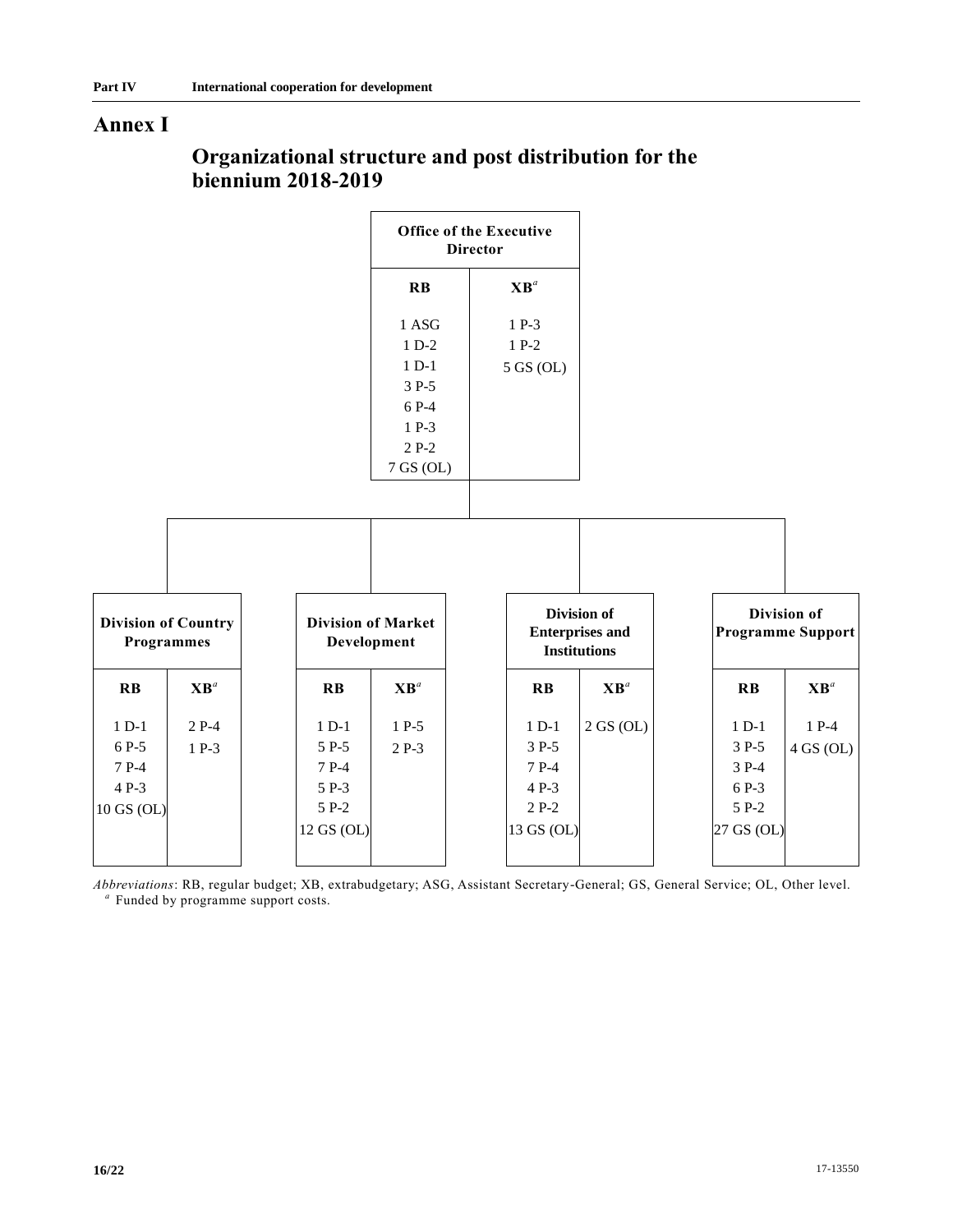# **Annex II**

# **Outputs included in the biennium 2016-2017 not to be delivered in 2018-2019**

| A/70/6 (Sect. 13)/Add.1/<br>Rev.1, para. 13.48 | Output                                                                                                                                                                  | <i><u><b>Ouantity</b></u></i> | Reason for discontinuation                                                                                                                                                                     |
|------------------------------------------------|-------------------------------------------------------------------------------------------------------------------------------------------------------------------------|-------------------------------|------------------------------------------------------------------------------------------------------------------------------------------------------------------------------------------------|
| $(b)$ $(i)$                                    | An implementation guide on<br>selected International Organization<br>for Standardization standards for<br>small and medium-sized enterprises<br>in developing countries | 2                             | The quality guides will be<br>discontinued as a recurrent book<br>series. They may be included in future<br>as non-recurrent outputs, if aligned<br>with strategic needs and market<br>demand. |
| $(b)$ $(i)$                                    | PACK <sub>it</sub> collection                                                                                                                                           | 1                             | This output will not be delivered, as it<br>is considered completed.                                                                                                                           |
| $(b)$ (iv)                                     | Platform for sustainable agriculture-<br>global and country websites                                                                                                    | 7                             | In line with a more strategic content<br>management, these outputs will be<br>reported on and consolidated under<br>the Sustainability Exchange website.                                       |
| Total                                          |                                                                                                                                                                         | 10                            |                                                                                                                                                                                                |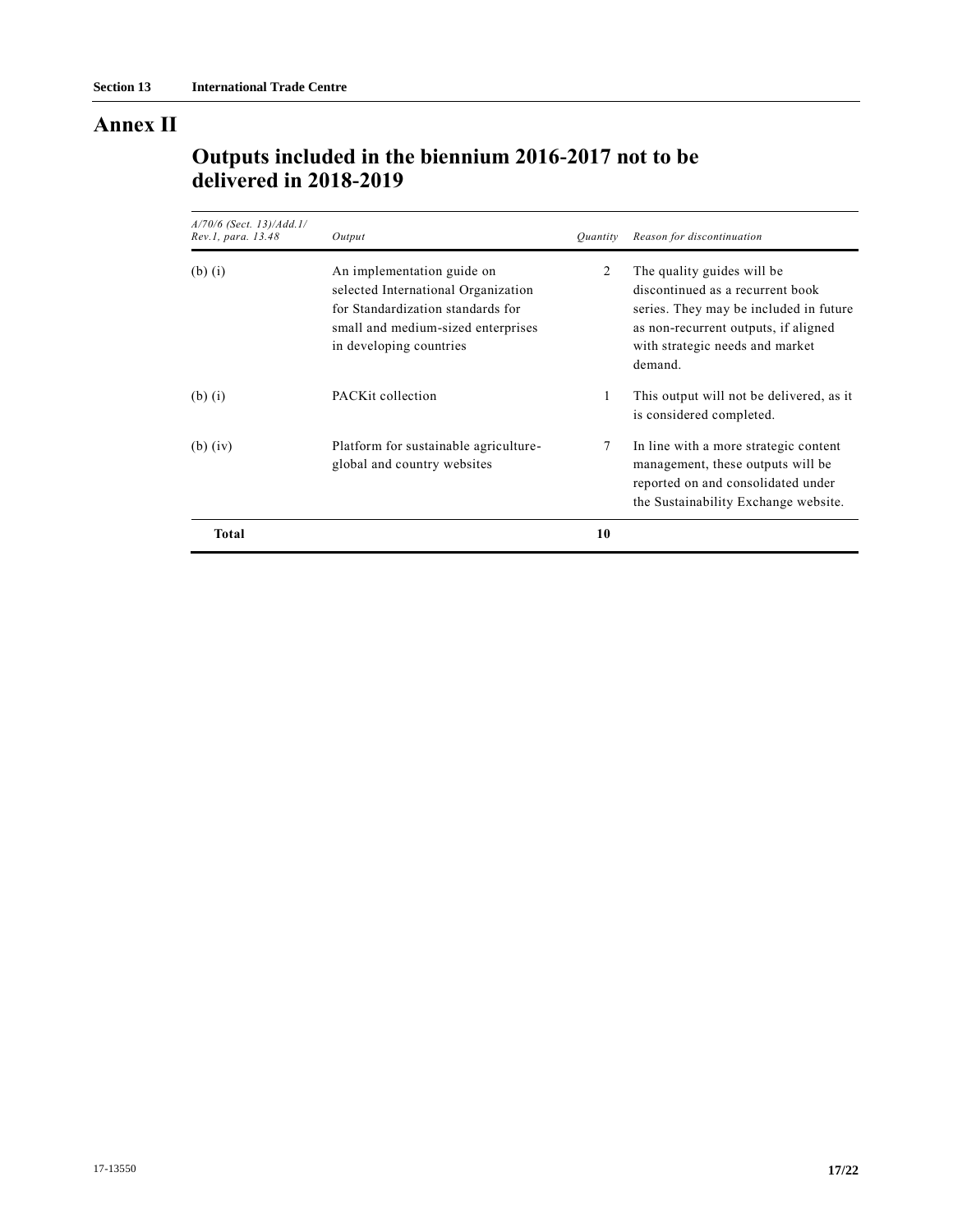# **Annex III**

# **Summary of follow-up action taken to implement outstanding recommendations of the oversight bodies**

*Brief description of the recommendation Action taken to implement the recommendation*

#### **Board of Auditors**

### **[\(A/71/5 \(Vol. III\),](https://undocs.org/A/71/5(Vol.III)) chap. II)**

The Board recommended that the International Trade Centre (ITC) formally evaluate the success of its resource mobilization strategy and further consider other options such as cost reduction to ensure programme support costs are sufficient to cover the full costs of project activity (para. 16).

The Board recommended that ITC continue to review the scale and nature of manual adjustments and journals to identify training needs and process efficiencies (para. 34).

The Board recommended that ITC develop clear plans to ensure that payroll clearing and control accounts are reconciled on a timely basis with a full supporting trail (para. 38).

The Board recommended that ITC clearly communicate the business benefits of Umoja and allow sufficient resources to continue to support staff to ensure that the new system becomes embedded in normal business processes and that there is full utilization of the Umoja functionalities (para. 44).

The Board recommended that ITC review the reporting needs of the business and develop a clear schedule for the timely production of regular and extrabudgetary financial reports from Umoja (para. 45).

A formal evaluation of the success of the resource mobilization strategy will be carried out on an annual basis, starting in the first quarter of 2017. Progress on resource mobilization targets is already being tracked through key performance indicators of ITC on pipeline development and resource mobilization, which were defined in the operational plan for ITC in 2016 and are aligned with its strategic plan for the period 2015-2017. The upgraded ITC project portal allows monitoring of the pipeline, projects under implementation and closed projects, by specific funders, programmatic areas, regions or project size, among other things. Options for cost reduction are considered at the corporate level, as part of the annual budget planning. Each project budget is critically reviewed as part of the project quality review and approval process.

ITC expects the number of manual adjustments and journals to decrease now that the transition to Umoja from the legacy enterprise resource planning is complete.

The United Nations Office at Geneva handles the ITC payroll. Efforts will be made to ensure a clear division of responsibilities.

As Umoja implementation progresses, ITC will continue to track its business benefits and will continue to integrate lessons learned in order to strengthen business processes.

The Centre's senior management has established a schedule of quarterly internal financial reports. The Centre also provides biannual financial reports to its funders and clients via the ITC public website. It is on track in automating the extraction of relevant information from Umoja, by leveraging business intelligence reporting and through the utilization of key information via dashboards containing up-to-date financial information.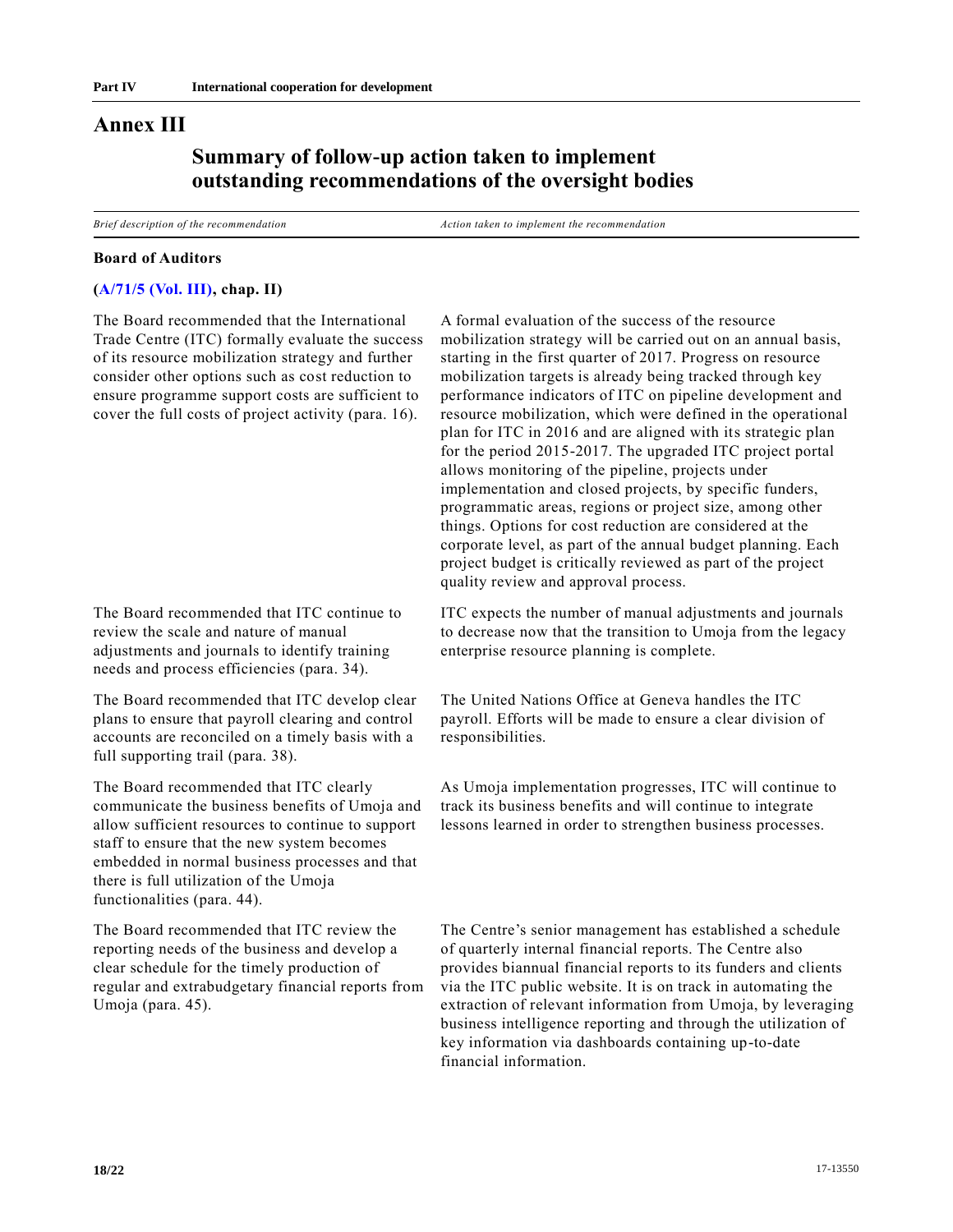### **Section 13 International Trade Centre**

|  |  | Brief description of the recommendation |  |
|--|--|-----------------------------------------|--|
|  |  |                                         |  |

The Board recommended that, to further strengthen internal control, the business intelligence functionality be used to identify exceptions and patterns of expenditure so as to provide insight and focus for management validation and review (para. 49).

The Board recommended that ITC record the costs and benefits of the upgrade of the project portal and ensure that, if information is produced from the portal, it is reconciled to project information in Umoja (para. 53).

The Board recommended that ITC update its fraud policy and response plan and circulate it to reinvigorate fraud awareness both internally and within its implementing partners, consider a programme of training and explore the potential of Umoja to identify unusual transaction trends and patterns (para. 60).

## **[\(A/70/5 \(Vol. III\)](https://undocs.org/A/70/5(Vol.III)) and Corr.1, chap. II)**

The Board recommended that ITC use the benefits realization plan and the improved financial information derived from the International Public Sector Accounting Standards (IPSAS) to inform and manage financial risks (para. 21).

The Board recommended that ITC develop a fraud risk assessment to identify areas susceptible to fraud risk, and consider the current mitigations to manage this risk. Furthermore, management should utilize improved functionality in Umoja and the consultant's database to produce exception reports to support management review (para. 24).

The Board recommended further review of costs attributable to projects and to identify valid costs that could be directly allocated to projects in line with a clear methodology. ITC should use the new functionalities of Umoja and the next phase of the project portal programme to build better data to inform management's decisions on how programme support costs were identified and the rate at which they should be recovered, and to inform a costing strategy (para. 44).

*Brief description of the recommendation Action taken to implement the recommendation*

Exception reporting to provide insight and focus for management validation and review is a system-wide necessity for the United Nations Secretariat. Work has begun to address this with the recent establishment of a global monitoring function of Umoja data, which is being progressively rolled out. The Centre will therefore continue to integrate the latest developments in this regard.

The Centre will compile a summary of the costs and benefits of the upgrade of the project portal. Umoja data reconciliation has been completed and financial information in the upgraded project portal is extracted directly from Umoja.

In line with the fraud policy of the Office of Internal Oversight Services, ITC will raise awareness and promote strong anti-fraud values internally and with implementing partners.

Benefits realization is an ongoing process coordinated by the United Nations in New York. The Centre is required to report regularly.

The Centre identified a case of financial mismanagement (misuse of funds by the implementing partner). This resulted in strengthened monitoring of similar projects.

Over the past year, ITC has advanced with cost allocation at the level of the six focus areas. The Centre also introduced output-based budgeting as mandatory for all new projects. This is enforced through the new project portal templates and the project quality review process. Regarding programme support costs, ITC applies rates that are decided by the United Nations Secretariat.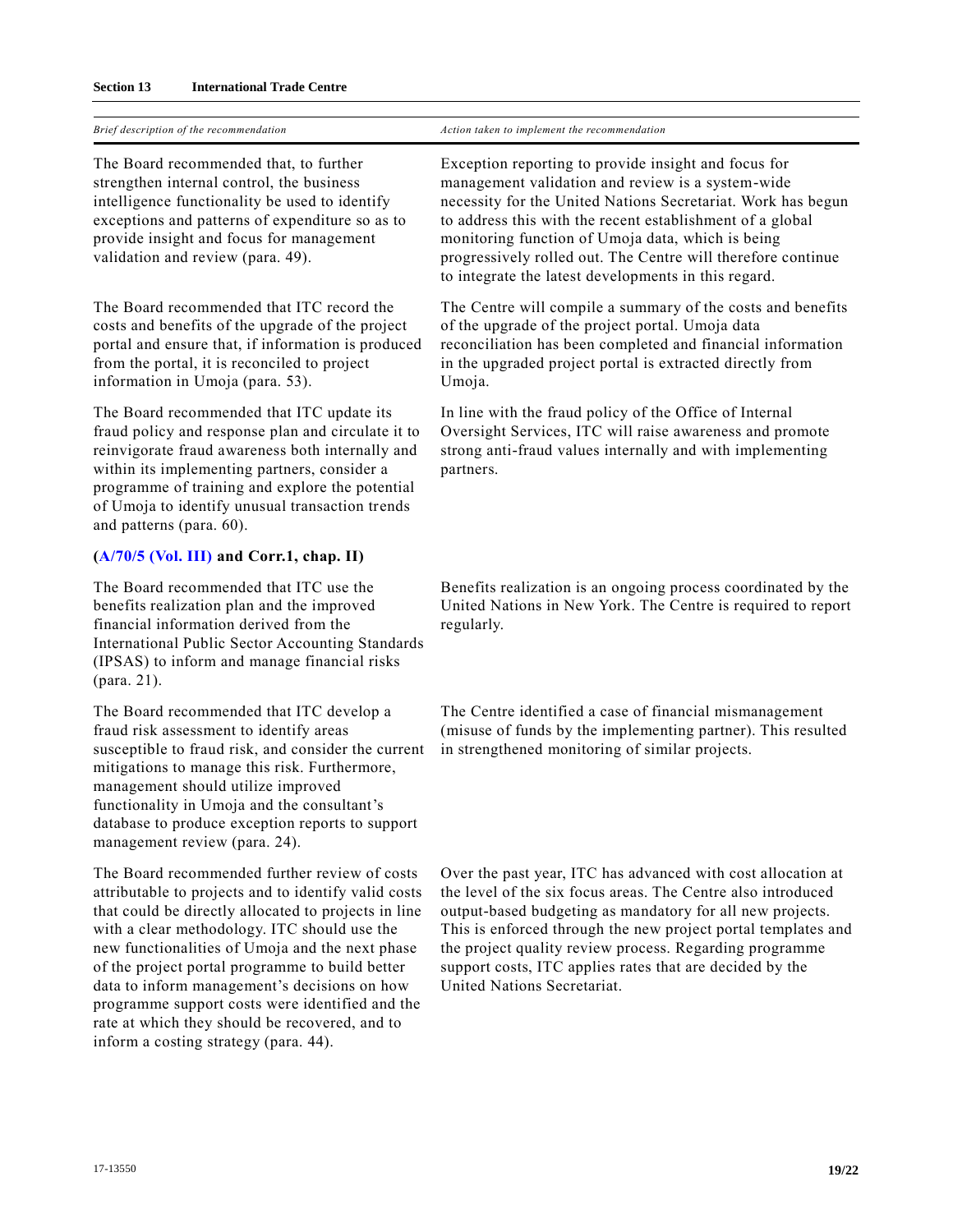*Brief description of the recommendation Action taken to implement the recommendation*

### **[\(A/69/5 \(Vol. III\),](https://undocs.org/A/69/5(Vol.III)) chap. II)**

The Board recommended that ITC regularly inform both the General Assembly and the General Council of the World Trade Organization of the projected future level of funding required to support end-of-service liabilities (para. 14).

After-service health insurance liabilities are shown in the financial statements of ITC, which are transmitted to the United Nations General Assembly and to the General Council of WTO. The financial statements are now prepared on an annual basis and include these liabilities. If required, ITC could include in note 13 the amount relating to the actuarial valuation of the after-service health insurance liabilities for the General Fund, programme support costs and extrabudgetary resources.

#### **Advisory Committee on Administrative and Budgetary Questions**

#### **[\(A/70/7/Add.1\)](https://undocs.org/A/70/7/Add.1)**

The Committee noted the low level of compliance by ITC with the requirement for advance booking and purchase of tickets, particularly in view of its predominantly predictable travel requirements. The Committee expects that immediate steps will be taken to ensure compliance with this requirement, leading to a more efficient use of funds allocated for official travel (para. 10).

ITC is cognizant of the need to comply with the advance booking and purchasing of tickets and has taken measures to ensure that it is fully compliant with the relevant requirements.

The proposed programme budget for the biennium 2018-2019

complies with the Committee's recommendation.

The Committee welcomed the simplified budget procedure proposed by ITC and trusted that the programme budget for the biennium 2018-2019 proposed by the Secretary-General would contain the relevant information as indicated (para. 11).

### **Office of Internal Oversight Services**

#### **Audit of Human Resources Management at the International Trade Centre**

ITC should finalize and obtain approval for its "PeopleStrategy 2014-16", which should include baselines and targets for each of the goals identified in this strategy (recommendation 3).

Work is ongoing and expected to be completed by the fourth quarter of 2017.

#### **Audit of selection and management of implementing partners at the International Trade Centre**

ITC should establish requirements for project managers to document the organizations considered in the implementing partner selection process or the justification for considering only one organization as suggested in the due diligence checklist (recommendation 1).

The Centre accepted recommendation 1 and stated that: (a) it would roll out the partner selection/due diligence checklist and guidelines on partner selection and the documentary requirements on the selection process; (b) the memorandum requesting a grant would be modified to enable project managers to document the assessments adequately, providing clarification of whether more than one potential implementing partner/grantee was considered in the selection process or the justification for considering or vetting only one grantee; and (c) the grant memorandum of understanding checklist would be updated accordingly.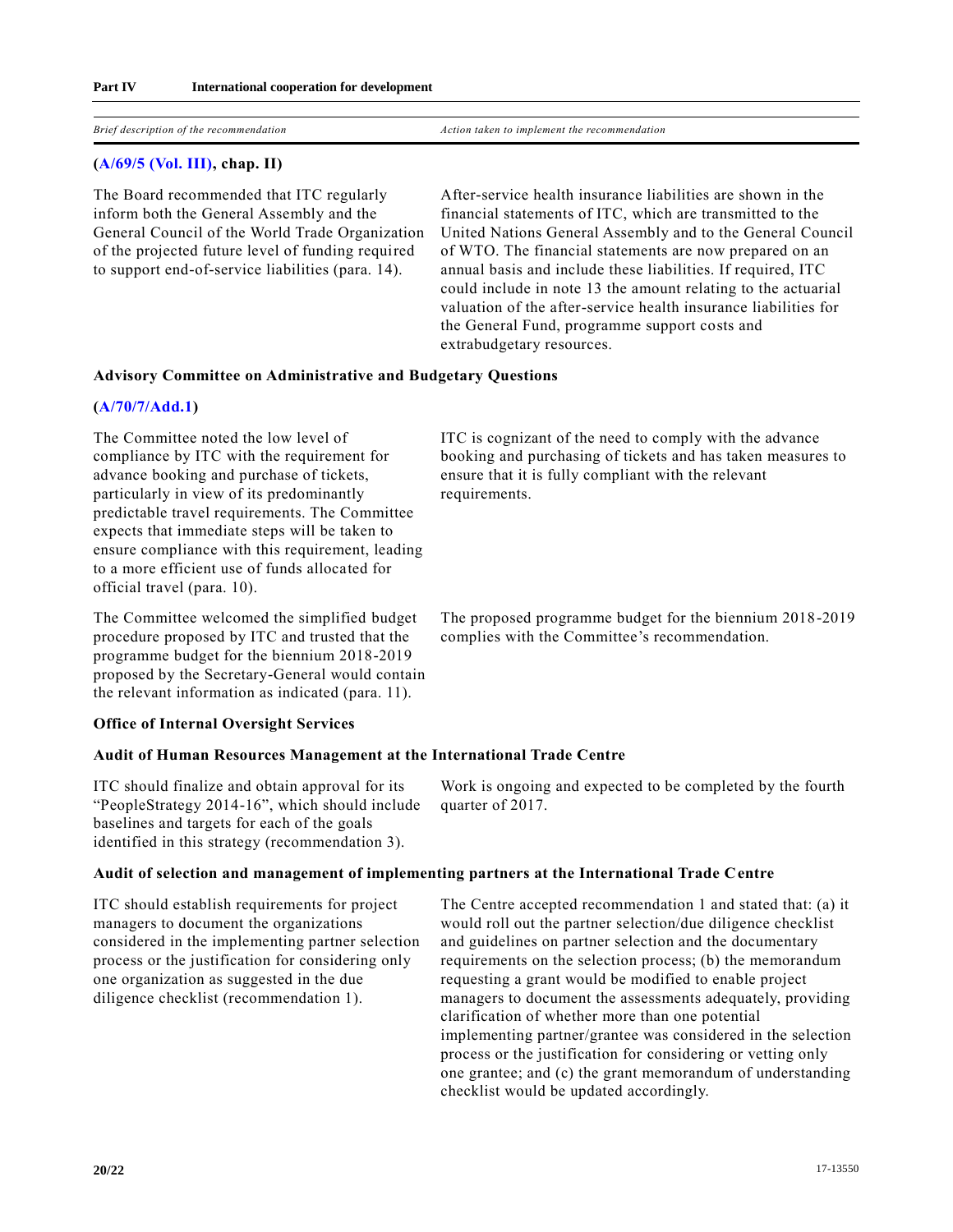| Brief description of the recommendation                                                                                                                                                                                                                                                                                                                                 | Action taken to implement the recommendation                                                                                                                                                                                                                                                                                                                                                                                                                                                                                                                                                                                                                                                                                                                                                                                                                                                                                                                                                                                                                                                                                                                                                                                                                                                           |
|-------------------------------------------------------------------------------------------------------------------------------------------------------------------------------------------------------------------------------------------------------------------------------------------------------------------------------------------------------------------------|--------------------------------------------------------------------------------------------------------------------------------------------------------------------------------------------------------------------------------------------------------------------------------------------------------------------------------------------------------------------------------------------------------------------------------------------------------------------------------------------------------------------------------------------------------------------------------------------------------------------------------------------------------------------------------------------------------------------------------------------------------------------------------------------------------------------------------------------------------------------------------------------------------------------------------------------------------------------------------------------------------------------------------------------------------------------------------------------------------------------------------------------------------------------------------------------------------------------------------------------------------------------------------------------------------|
| ITC should strengthen the review mechanisms at<br>the division level to ensure that memorandums of<br>understanding for grants are prepared in<br>accordance with established guidelines and<br>procedures (recommendation 2).                                                                                                                                          | The Centre accepted recommendation 2 and stated that:<br>(a) senior management would remind ITC Division directors<br>of their role, responsibility and accountability in relation to<br>the approval of grants below \$30,000. The need to strengthen<br>the review mechanisms and to take additional measures from<br>an operational perspective at the division level to ensure that<br>memorandums of understanding for grants were prepared in<br>accordance with established guidelines and procedures would<br>be highlighted; (b) a footnote would be included in the grant<br>memorandum of understanding template to remind project<br>managers to include a breakdown of activity costs by expense<br>category; and (c) the grant memorandum of understanding<br>checklist and/or the grant memorandum of understanding<br>template would be modified to include a note on the need to<br>ensure that implementing partners were aware of the rates of<br>United Nations daily subsistence allowance in advance<br>during the budgeting process or prior to the organization of<br>specific workshops and events. Recommendation 2 remained<br>open pending receipt of evidence that review mechanisms for<br>memorandums of understanding at the division level have<br>been strengthened. |
| ITC should establish guidelines on budgeting for<br>implementing partners' staff costs as well as the<br>evidence needed to support the budget and actual<br>costs (recommendation 3).                                                                                                                                                                                  | The Centre accepted recommendation 3 and stated that the<br>grant checklist would contain a note that the budget for staff<br>costs should be based on actual salary costs and that the<br>grantee should submit evidence to support the staffing costs<br>or rates used prior to the payment of the relevant tranche of<br>the grant.                                                                                                                                                                                                                                                                                                                                                                                                                                                                                                                                                                                                                                                                                                                                                                                                                                                                                                                                                                 |
| ITC should revise the standard clauses on<br>financial reporting in the memorandum of<br>understanding template to include requirements<br>for implementing partners to: (a) clearly<br>reference and link supporting documents to<br>financial reports and budget; and (b) explain<br>significant variances between the budget and<br>actual costs (recommendation 4). | ITC accepted recommendation 4 and stated that a standard<br>template for approved budget and actuals by budget<br>component would be included as an annex to the grant<br>memorandum of understanding template and that relevant<br>language in the standard grant memorandum of<br>understanding would be provided.                                                                                                                                                                                                                                                                                                                                                                                                                                                                                                                                                                                                                                                                                                                                                                                                                                                                                                                                                                                   |
| ITC should: (a) remind divisions to be diligent in<br>reviewing financial information submitted by<br>implementing partners to ensure compliance with<br>the terms of the memorandum of understanding;                                                                                                                                                                  | The Centre accepted recommendation 5 and stated that the<br>Management Action Group and certifying officers would be<br>reminded accordingly. The memorandum requesting grants<br>would contain appropriate language. The sections responsible                                                                                                                                                                                                                                                                                                                                                                                                                                                                                                                                                                                                                                                                                                                                                                                                                                                                                                                                                                                                                                                         |

unspent funds.

and (b) ensure that grants are properly accounted for, with any unspent balance either refunded or utilized in another memorandum of understanding with the approval of ITC (recommendation 5).

ITC should ensure that performance evaluations of implementing partners are prepared and centrally filed for ease of reference (recommendation 6).

The Centre accepted recommendation 6 and stated that it would develop a template to assess the performance of grantees and consider appropriate options to file such evaluations centrally.

for the two grant memorandums of understanding mentioned would be requested to present action plans to bring those matters to closure, including the refund or reutilization of